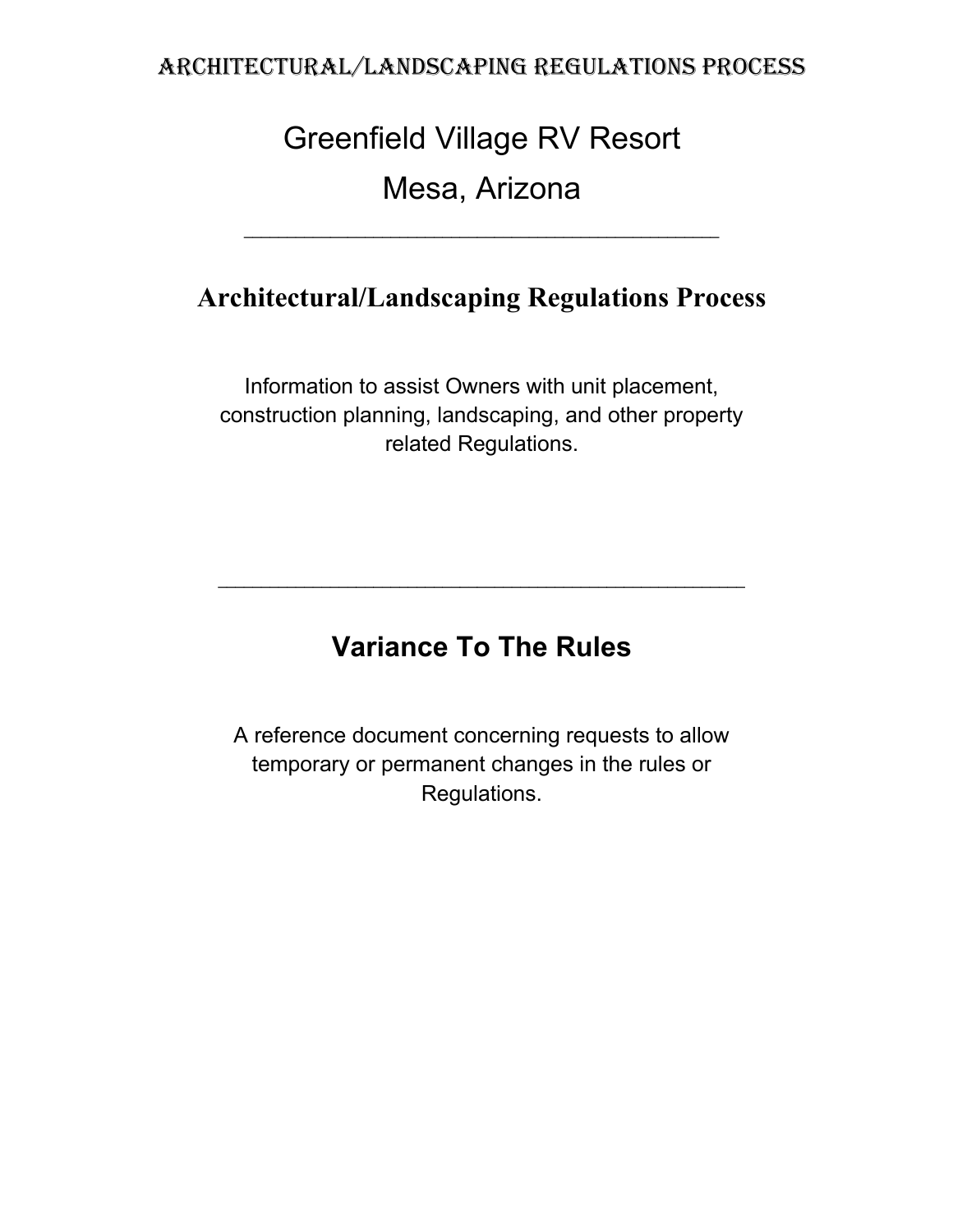# **Regulation Change List**

(a) Manual Rewrite – Board Approved on March 21, 2019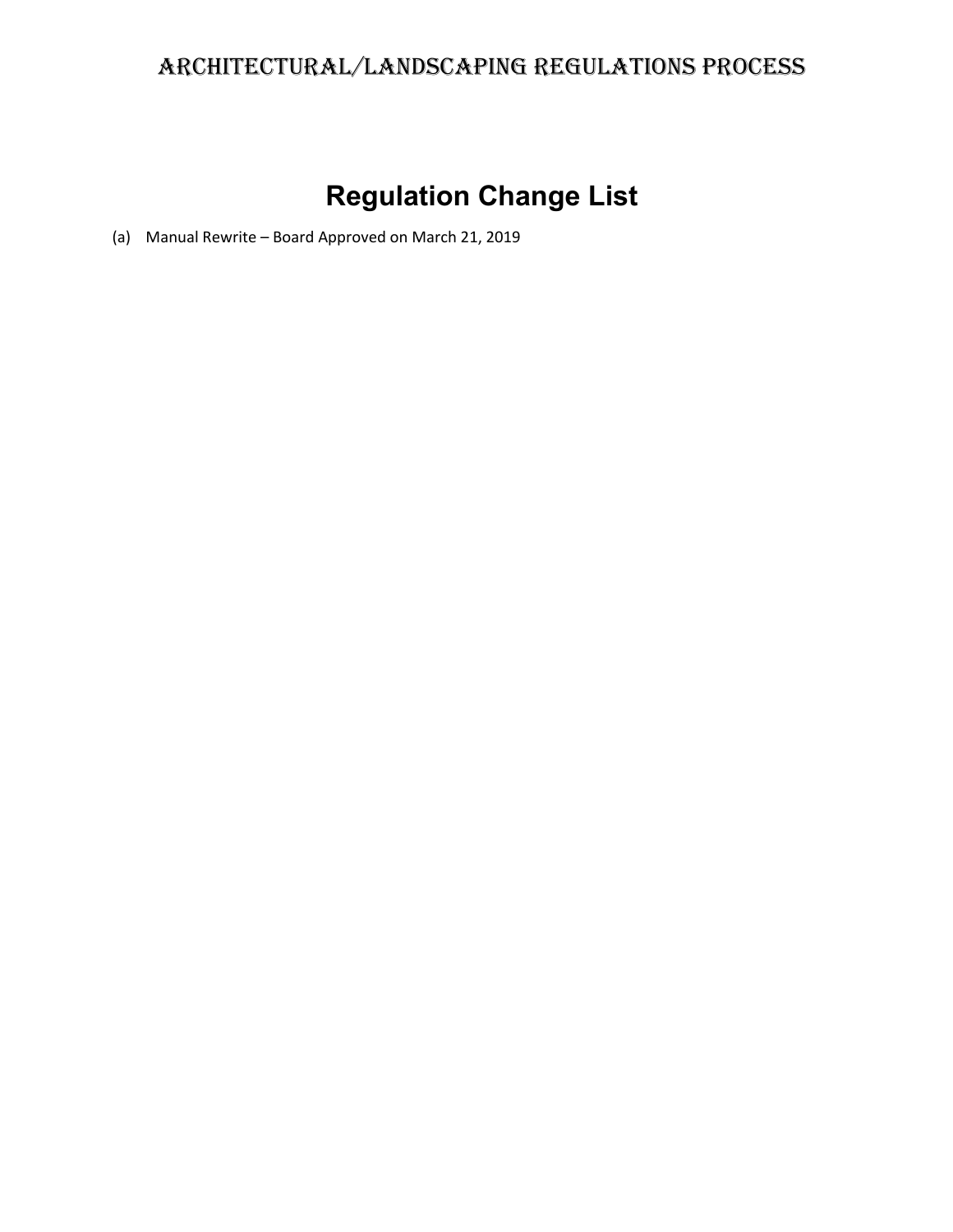### **Table of Contents Page** Article 1 [INTRODUCTION..................................................................................................................................1](#page-4-4) Section 1. [THE PURPOSE............................................................................................................................1](#page-4-3) Section 2. [THE COMMITTEE........................................................................................................................1](#page-4-2) Section 3. [DISCLOSURE FORM...................................................................................................................1](#page-4-1) Section 4. [APPEARANCE.............................................................................................................................1](#page-4-0) Section 5. [THE VARIANCE...........................................................................................................................2](#page-5-2) Section 6. [AMENDING REGULATIONS........................................................................................................2](#page-5-1) Section 7. [DEFINITIONS...............................................................................................................................2](#page-5-0) Article 2 [GENERAL.............................................................................................................................................](#page-8-2) 5 Section 1. [THE COMMITTEE........................................................................................................................](#page-8-1)5 Section 2. [THE PROCEDURE.......................................................................................................................](#page-8-0)5 Section 3. [THE SEQUENCE..........................................................................................................................](#page-9-0)6 Article 3 [CONSTRUCTION.................................................................................................................................](#page-11-2) 8 Section 1. [SPECIFICS...................................................................................................................................](#page-11-1)8 Section 2. [PAVING, GRADING, AND EXCAVATION \(Requires Greenfield Village Permit\).........................](#page-11-0)...... Section 3. [PARKING/DRIVEWAY \(Requires Greenfield Village Permit\)....................................................](#page-12-1)9 Section 4. [SETBACKS \(Requires Greenfield Village Permit\).....................................................................](#page-12-0)9 Section 5. [PARK MODEL \(Requires Greenfield Village Permit first, followed by City of Mesa Permit\)........1](#page-13-0)0 Section 6. [PARK MODEL AND RV PLACEMENT.......................................................................................1](#page-14-1)1 Section 7. [UTILITIES, ROOF MOUNTS, AND ECUs \(Requires Greenfield Village Permit\).......................1](#page-14-0)1 Section 8. [AWNINGS \(Requires Greenfield Village Permit first, followed by City of Mesa Permit\)........1](#page-16-0)3 Section 9. [Awnings for Park Models include the following:..........................................................................1](#page-17-2)4 Section 10. [Free-standing Awnings are permitted and include the following:................................................1](#page-17-1)4 Section 11. [Gazebos/Canopies and Retractable Awnings\(Requires Greenfield Village Permit\)....................1](#page-17-0)4 Section 12. [SKIRTING \(Requires Greenfield Village Permit\)...................................................................1](#page-18-1)5 Section 13. SHED (Requires Greenfield Village Permit and approval by the City of Mesa)......................15 Section 14. [Free-standing Storage Units \(Requires Greenfield Village Permit\)...........................................1](#page-19-0)6 Section 15. [RAISED DECKS.........................................................................................................................1](#page-20-1)7 Section 16. [EXTERIOR STEPS and DECK STEPS......................................................................................1](#page-20-0)7 Section 17. [ARIZONA \(ADD-ON\) ROOM......................................................................................................1](#page-21-0)8 Section 18. [SHADE/SUN SCREENS \(Requires Greenfield Village Permit\)...............................................1](#page-22-0)9 Section 19. [SOLAR ENERGY DEVICES \(SED\) \(Requires Greenfield Village Permit\)...............................2](#page-23-1)0 Article 4 [WALLS................................................................................................................................................2](#page-23-0)0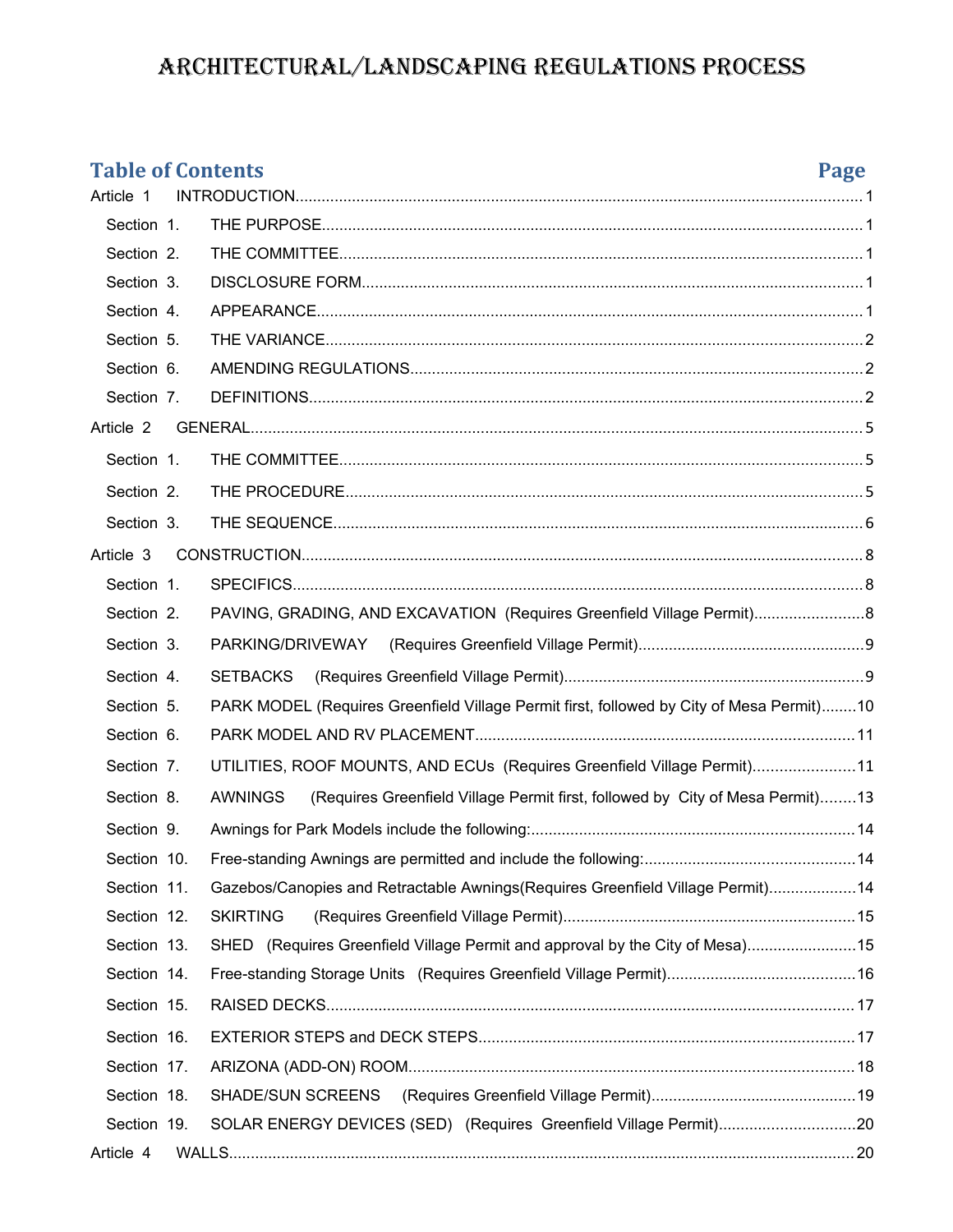| Section 1. |  | BORDER WALLS AND PLANTER BOXES (Requires Greenfield Village Permit)20 |  |
|------------|--|-----------------------------------------------------------------------|--|
| Section 2. |  | STREET WALLS                                                          |  |
| Section 3. |  | EXTERIOR PERIMETER WALLS (Requires Greenfield Village Permit)21       |  |
| Article 5  |  |                                                                       |  |
| Section 1. |  |                                                                       |  |
| Section 2. |  | PLANTINGS AND GROUND COVER (Requires Greenfield Village Permit)23     |  |
| Section 3. |  |                                                                       |  |
| Section 4. |  |                                                                       |  |
| Section 5. |  |                                                                       |  |
| Section 6. |  |                                                                       |  |
| Section 7. |  |                                                                       |  |
| Article 6  |  |                                                                       |  |
| Section 1. |  |                                                                       |  |
| Section 2. |  |                                                                       |  |
| Article 7  |  |                                                                       |  |
| Section 1. |  |                                                                       |  |
| Section 2. |  |                                                                       |  |
| Article 8  |  |                                                                       |  |
| Section 1. |  |                                                                       |  |
| Section 2. |  |                                                                       |  |
| Section 3. |  |                                                                       |  |
| Section 4. |  |                                                                       |  |
|            |  |                                                                       |  |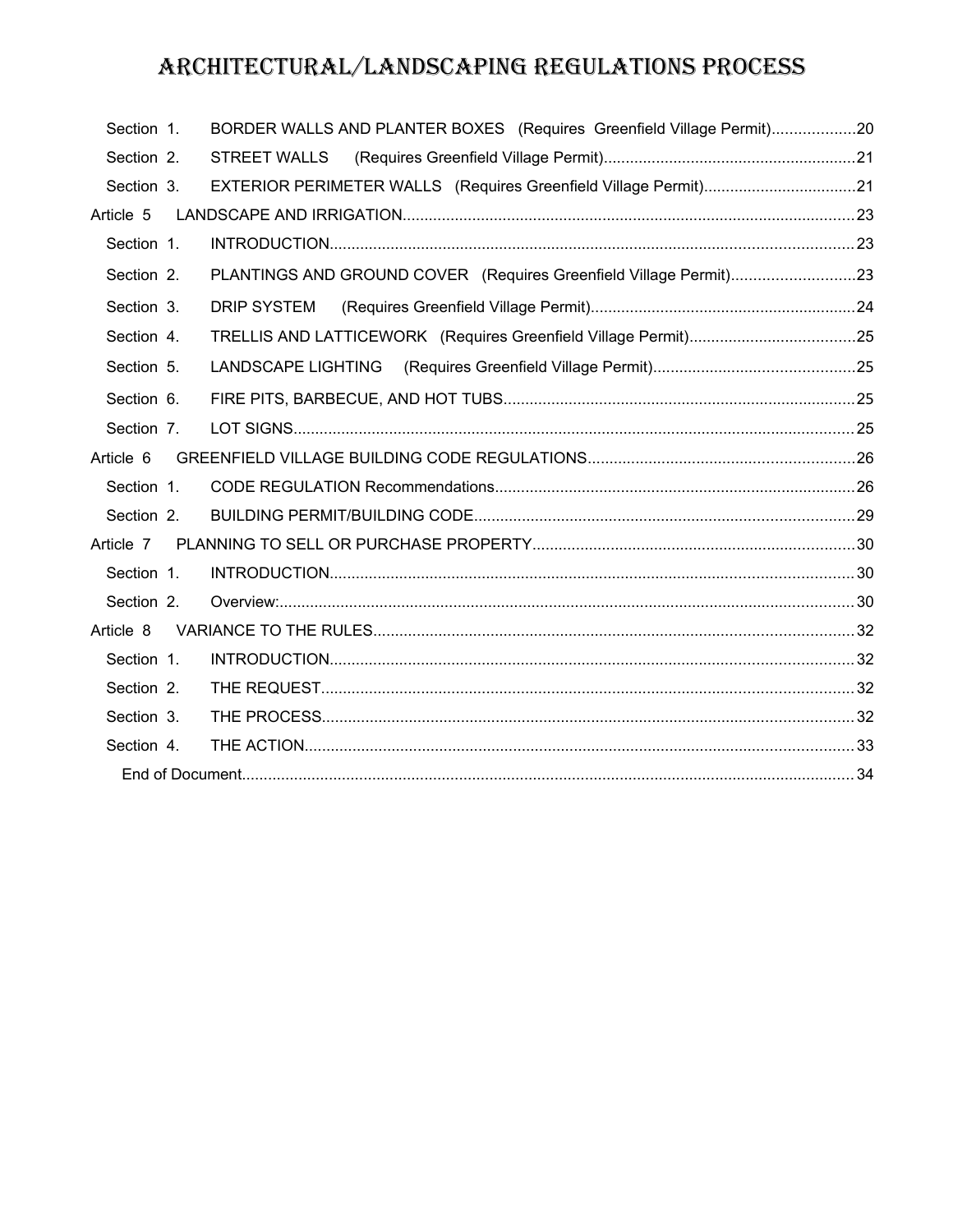### <span id="page-4-4"></span>**Article 1 INTRODUCTION**

#### **Section 1. THE PURPOSE**

- <span id="page-4-3"></span>1.1. The Greenfield Village Covenants, Conditions, and Restrictions (generally referenced as the CC&Rs) allow for the establishment of architectural and landscaping design rules and Regulations. The Greenfield Board of Directors has approved such Architectural/Landscaping Design Regulations (generally referenced as the A/LDR), and they are presented here. (See CC&Rs, Article 10)
- 1.2. Regulations are intended to aid the Owner in achieving a style, character, and quality of development conforming to the goals and objectives for Greenfield Village RV Resort as indicated in the CC&Rs.
- 1.3. This document is a work-in-progress. As the Regulations become outdated due to technological and product improvements, the document will be re-considered, and Regulations could be added, deleted, or amended, e.g. changes in City of Mesa Regulations.

#### **Section 2. THE COMMITTEE**

<span id="page-4-2"></span>2.1. To inform all Owners of these Design Regulations and for all Owners to mutually benefit from a consistent and orderly development of Greenfield Village RV Resort, a small group of Association member volunteers serves on the Architectural/Landscaping Processing Committee (A/LPC). This Committee is appointed by the Board of Directors, reports to the General Manager, and is mandated to assist in ensuring that these Regulations are complied with through project review, suggestions for compliance, and support/follow-up of projects in progress.

### **Section 3. DISCLOSURE FORM**

- <span id="page-4-1"></span>3.1. All properties within the Resort when sold need a Disclosure Form and an inspection sheet prepared by the A/LPC pertaining to the exterior condition and legality of that property and whether there are any Resort or City of Mesa exterior violations. If the Buyer is not notified of any discrepancies, then the Seller can be held liable for all discrepancies and false statements. Neither the Resort nor anyone of its employees nor volunteers must be held responsible for any violations or conditions that are not reported. This is solely the Seller's responsibility.
- 3.2. Disclosure forms are required whether the property is sold by a real estate broker or by property Owner. Notify the Greenfield Office when a property goes to Escrow so the inspection can be completed.

#### <span id="page-4-0"></span>**Section 4. APPEARANCE**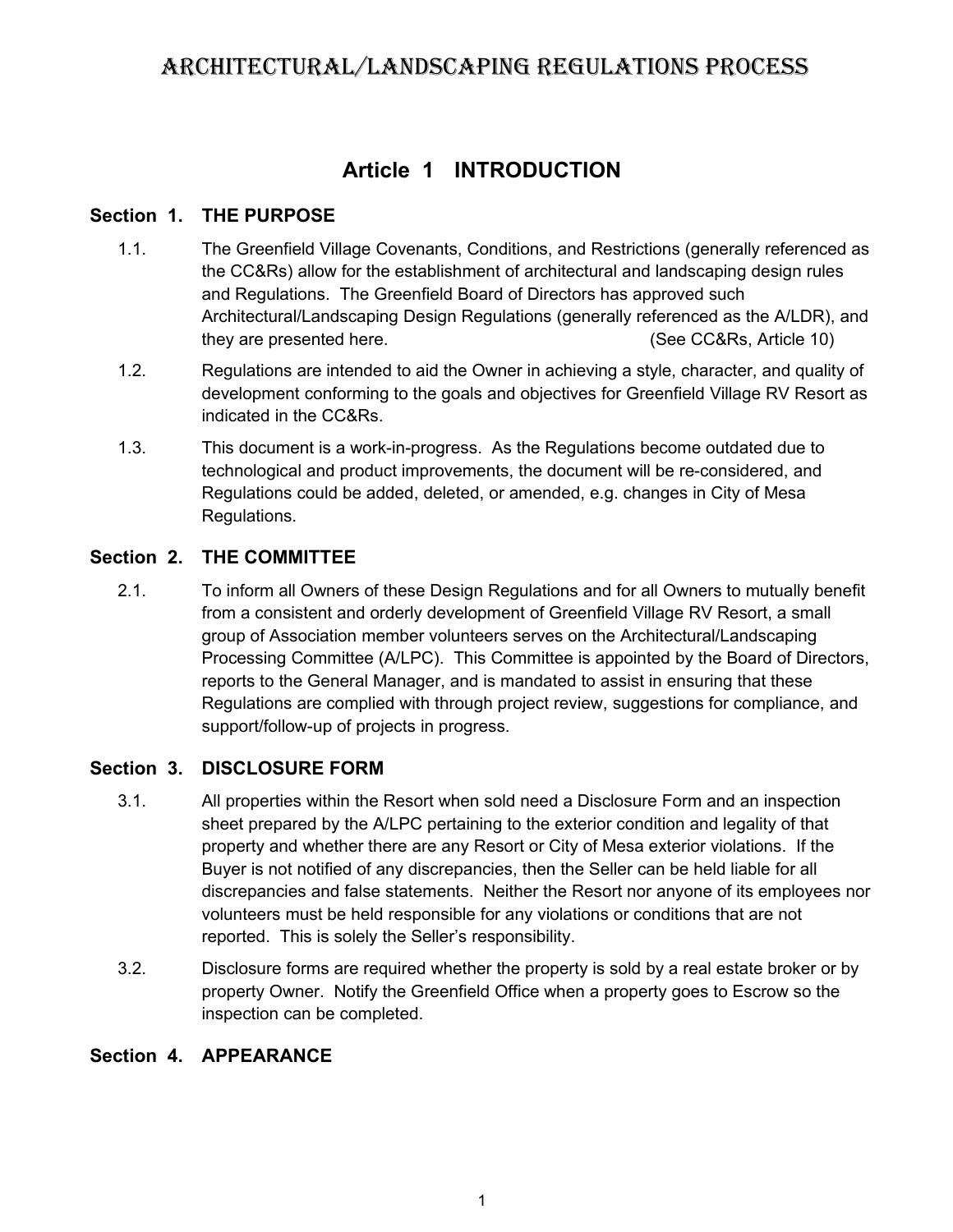4.1. All Regulations concerning Greenfield Village Resort come under the heading of "Appearance". It is always most important that the appearance of the Resort be kept in premier condition. Therefore, the Board of Directors or the General Manager may, at any time, decide that a given condition does not meet the requirements of the Resort. The Owner of the Lot will be notified of the discrepancies and informed how he may conform to the Resort standards.

#### **Section 5. THE VARIANCE**

- <span id="page-5-2"></span>5.1. Requests to allow a variance from the Regulations will only be processed at a regularly scheduled open meeting of the Board of Directors. It is not the function of the A/LPC to consider or approve requests for a variance of the Regulations; it is the function of the Committee to help Owners understand and follow the Regulations as they have been established. The Committee may help a Lot Owner formulate a Variance Request, using the form available in the Administration Office, for submission through the General Manager to the Board of Directors agenda. Neither the A/LPC nor the General Manager can approve or authorize any variance.
- 5.2. If a Variance Request seems to be required, refer to the section herein titled Variance to the Rules. Note that a variance which is not granted in writing by the approval of most of the Board of Directors members in an open meeting could result in a costlier requirement of compliance later and/or when requesting to make further land or building improvements when selling the property. This notice is enough to ensure that each Lot Owner is aware of this procedure and the Regulations.

#### **Section 6. AMENDING REGULATIONS**

<span id="page-5-1"></span>6.1. These Design Regulations may be amended from time to time by the Greenfield Board of Directors.

#### **Section 7. DEFINITIONS**

- <span id="page-5-0"></span>7.1. **Accessory Vehicle:** One Accessory Vehicle is allowed on a Lot such as golf cart, moped, scooter, or motorcycle.
- 7.2. **Arizona Room:** A room next to a Park Model. The Arizona Room is a room with four walls and a ceiling; it may be 400 square feet in size excluding the storage room. Larger Arizona Rooms require a special City of Mesa Permit.
- 7.3. **Awning:** A metal structure made up of metal posts beams, W-pans, and unitizing. The Awning structure may be free-standing or attached to the Park Model. All exposed sides are trimmed with extruded aluminum finished with metal inserts or other approved finish products. (See CC&Rs, Sect 3.2c&d)
- 7.4. **Deck:** A raised area, structurally sound, that allows level entry access to a Park Model and an Arizona Room or Shed. The Deck must have Steps, metal railings, and hand rails. The Deck is constructed over the Patio area and does not infringe on the Driveway.
- 7.5. **Driveway:** The area of a Lot set aside for parking and where construction is prohibited. The Driveway must be a minimum of 10 feet wide and 20 feet long.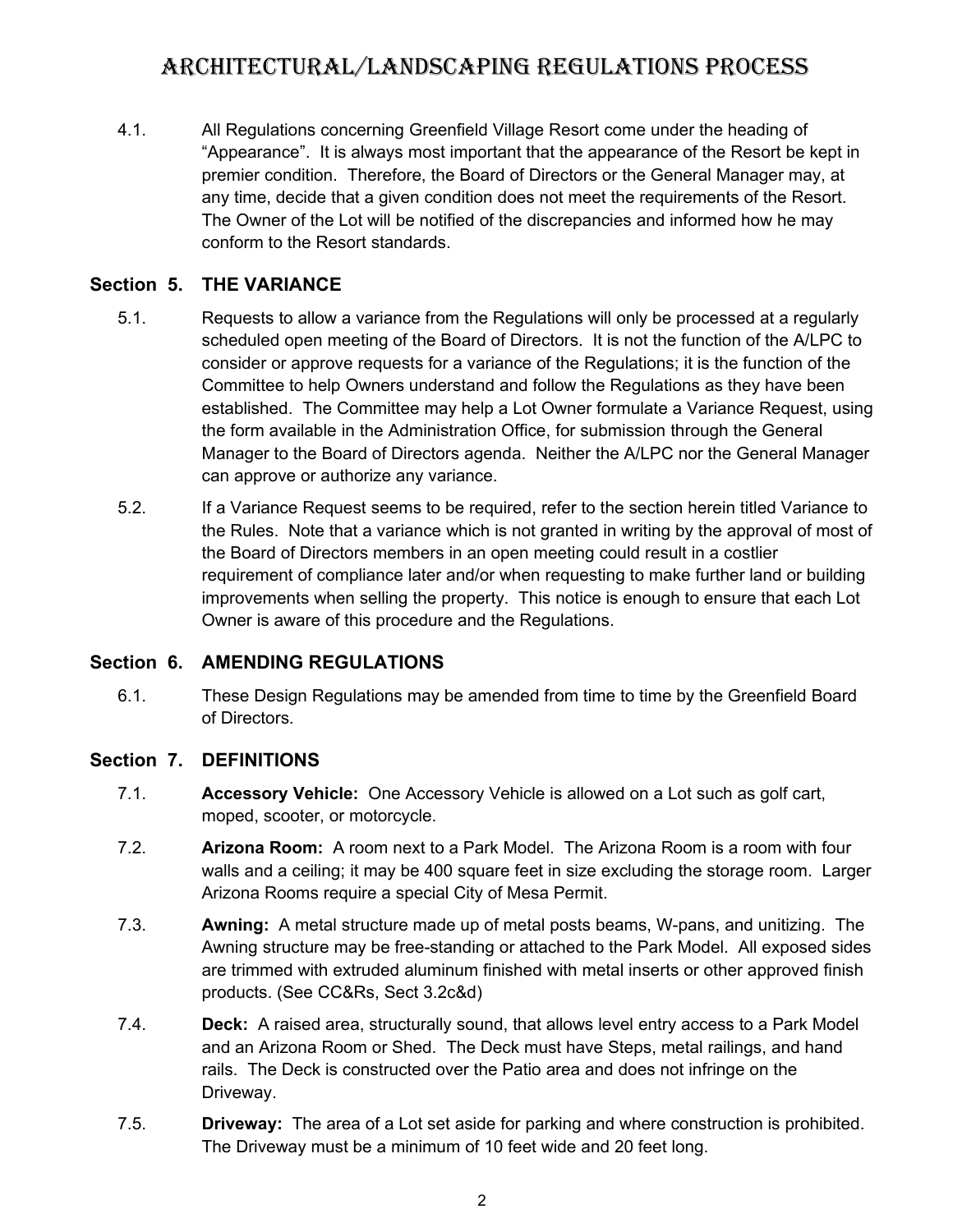- 7.6. **Easement**: The area of a Lot, within setbacks, where construction is restricted and provides access to underground utilities. Generally, the space is in the back of a Lot. In some cases, it is on the side. (See CC&Rs, Sect 5.3)
- 7.7. **Environmental Control Unit** (ECU) is an Air Conditioning unit with heat strip or a Heat Pump with heat strip or a Heat Pump with a SEER rating of 13 or greater.
- 7.8. **Lot:** An area that can be used to park a Recreational Vehicle or a Park Model, as a parking area and/or Driveway for one or two vehicles and an Accessory Vehicle, as a Patio area on which an Arizona Room, Shed, and a Deck can be constructed. In addition, a Lot consists of space for Setbacks and Easements. (See CC&Rs, Sect 1.8)
- 7.9. **Park Model:** A unit that, generally, does not exceed 12 feet in width; does not have an area greater than 400 square feet as measured with bays or extensions; is not less in area than 320 square feet; is constructed on a transportable carriage; and, generally, has four legitimate/definable rooms or areas specified as a living/dining room area, a kitchen area, a bathroom, and a bedroom prior to delivery in Greenfield Village. It is anchored to the ground and has permanent plumbing and electrical connections. The wheels and tires can be removed; the axles and tong must remain under the Park Model. A Park Model is a Recreational Vehicle. It will be referred to as a Park Model in this document. (See CC&Rs, Sect 1.11)
- 7.10. **Patio:** The area of a Lot not including Setbacks, Driveway space, and Recreational Vehicle/Park Model space. The area is generally used for Decks, Sheds, and Arizona Rooms.
- 7.11. **Recreational Vehicle:** May be a travel trailer, fifth wheel RV, Class A motor home, Class B Plus, or Class C Motor Home: (See CC&Rs, Articles 1.15 & 3.4)
- 7.12. **Shed:** Storage or multipurpose room located in the Patio area of a Lot. When a Shed and an Arizona room are on a Lot, they must be connected as one structure. The minimum size, for a stand-alone Shed, is 80 square feet and the maximum size is 120 square feet. (See CC&Rs, Sect 3.2 b)
- 7.13. **Setback:** The area of the Lot where construction is prohibited that is intended to provide open space on a Lot. (See CC&Rs, Sect 5.2)
- 7.14. **Solar Energy Device** (SED): A device that generates energy by heating water or generates electricity using solar energy. (See CC&Rs, Sect 3.23)

*Note: The Federal Housing Act prohibits discrimination based on age or familial status except where qualified under the "housing for older persons" exemption for 55 Plus Communities. Greenfield Village RV Resort is a 55 Plus Community and complies with all Regulations required by HUD in connection with "housing for older persons".*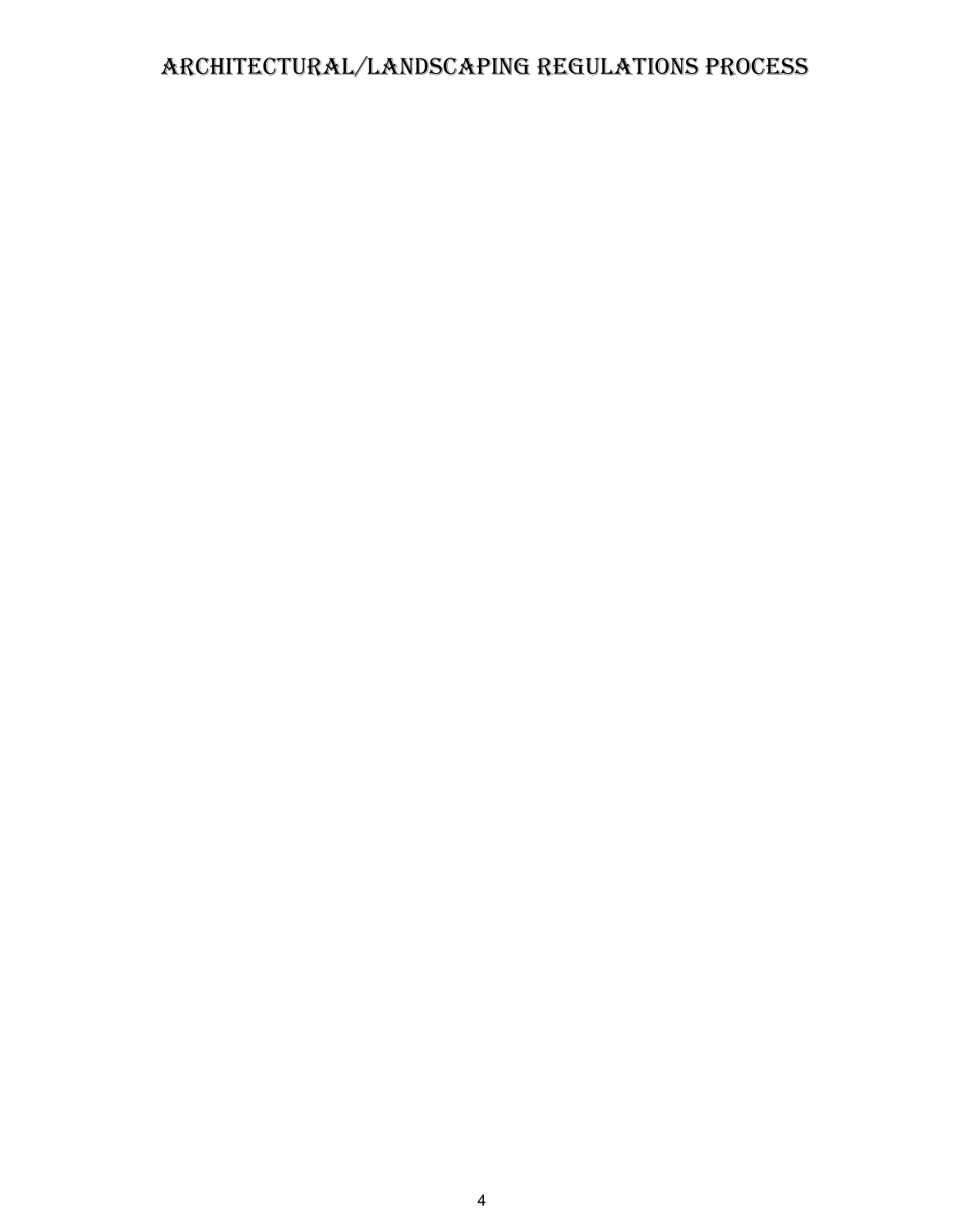### <span id="page-8-2"></span>**Article 2 GENERAL**

### **Section 1. THE COMMITTEE**

- <span id="page-8-1"></span>1.1. The A/LPC (hereinafter referenced as the A/LPC, the A/LP Committee, or the Committee) must have procedures for:
	- A) Informing all Owners and other interested parties about the Architectural/Landscaping Regulations,
	- B) Making applications for both placement of a Park Model and for construction permits easily available for all Owners,
	- C) Advising Owners of procedures and helping them feel comfortable with them; meeting frequently enough to process all applications in a timely manner,
	- D) Reviewing and recommending, recommending with required modification, or not recommending applications for construction or landscaping in relation to the Design Regulations,
	- E) Ensuring architectural and landscaping standards by helping the Owners achieve adherence to the Design Regulations,
	- F) Monitoring work while in progress, and
	- G) Approving completed work by final inspection.
- 1.2. The A/LPC must also be advisory to management regarding adherence to the Design Regulations for architecture, construction, and landscaping throughout our Resort. The General Manager, not the Committee, is assigned first to monitor and then to enforce the Architectural/Landscaping Design Regulations.
- 1.3. The A/LPC will have at least one scheduled meeting per week at a designated time and place from mid-October to mid-April. In the absence of the A/LPC, all permits must have General Manager Approval. (See CC&Rs, Sec. 3.3) Any construction during the summer months must have an Owner or designated representative other than the contractor on premises during all construction and until the project is completed.
- *Note: No recommendation by the A/LPC of any proposed construction, modification, addition, or alteration must be deemed to replace or be substituted for any building permit or similar approval required by an applicable governmental authority, nor must any such recommendation be deemed to make the A/LPC liable or responsible for any damage or injury resulting or arising from any such construction, modification, addition, or alteration. (See CC&Rs, Section 10.5)*

### **Section 2. THE PROCEDURE**

<span id="page-8-0"></span>2.1. The A/LPC will be scheduled to meet weekly to accept, review, approve, or disapprove permit applications from mid-October through mid-April. (See CC&Rs, Section 10.3) The specific meeting dates will be published annually prior to the beginning of the season. The approval of permit applications at other times during the year will be dependent on the availability of Committee members to review and approve the permit application.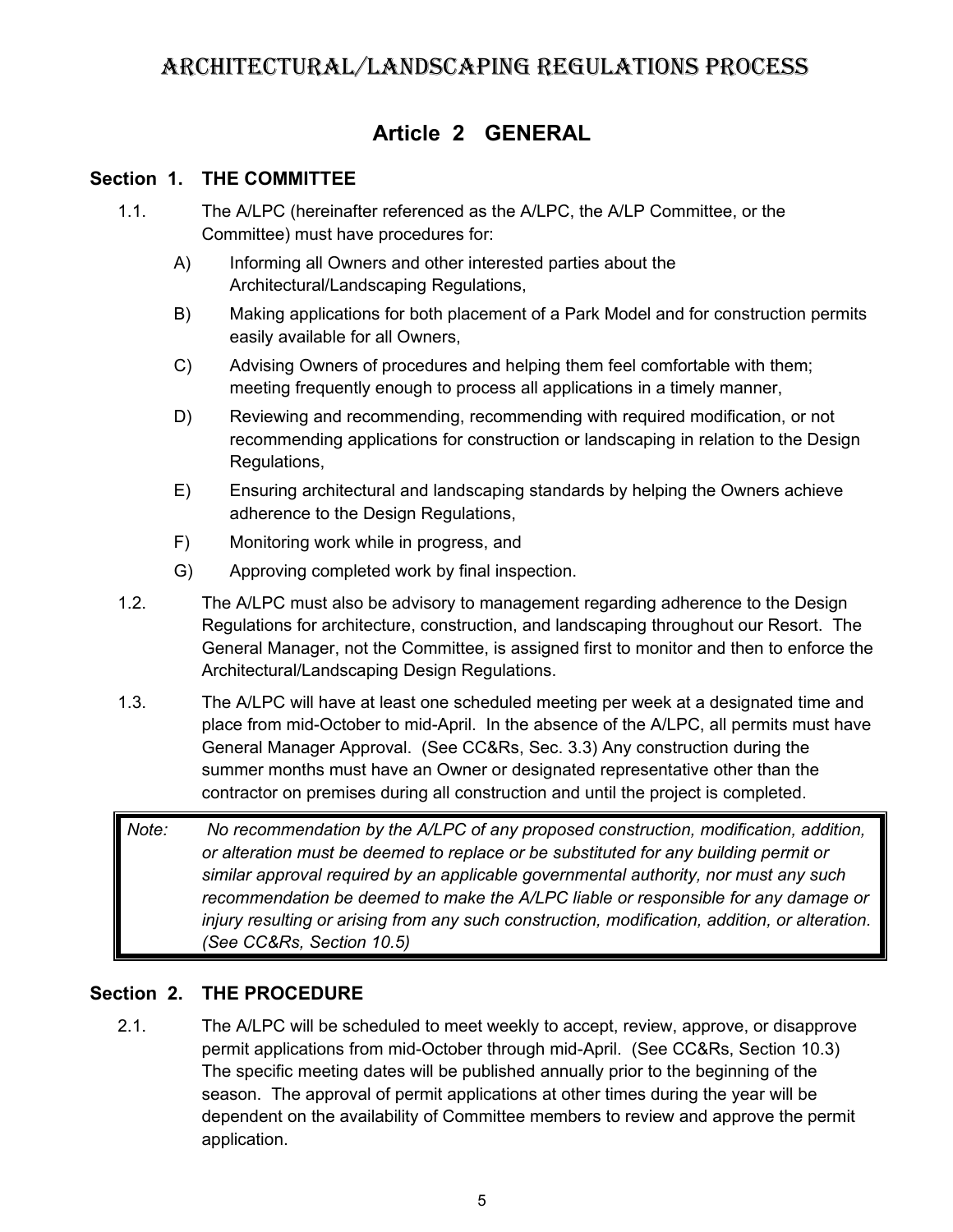- 2.2. A completed Application and Permit for Construction form must be submitted to the A/LPC for all Lot and unit improvements or changes. This Application must be accompanied by a detailed site plan and construction drawings of all proposed improvements, clearly indicating site locations, structures, and Setback dimensions, as well as all building heights, elevations, exterior finishes, and landscaping. When a prefabricated structure or material (limited to Shed, material in lieu of wood, and other miscellaneous) will be used, the sales literature depicting the exact structure and/or materials used should be submitted with the site plan. Of special note – only the Owner of a Lot can sign an Application and Permit for Construction.
- 2.3. When a permit application is disapproved, the A/LPC will provide the Owner with a written reason describing why the permit application was disapproved. (Ref. CC&Rs, Section 10.3) After receiving the disapproved permit and written reasons, the Owner may prepare a request for variance as described in the "Variance to the Rules" section of this manual.
- 2.4. A security deposit from the Owner is required for selected projects at the time the permit is granted to ensure satisfactory compliance with the A/LPC approved construction permit form. The security deposit will be deposited in a non-interest-bearing account. Upon completion of the project, and if no expense is incurred by Greenfield Village for required correction of any violations of an approved project, the full amount of the security deposit will be refunded to the Owner.
- 2.5. No Sunday or Holiday Work Working hours for construction by contractor or Owner are 8am to 5pm Monday through Saturday. Hours will vary during the summer months as determined by the General Manager.

### **Section 3. THE SEQUENCE**

- <span id="page-9-0"></span>3.1. Procedures below relate to Greenfield Village Design Regulations. The Owner and/or contractor must recognize the additional requirements of the City of Mesa as further specified herein in **Article 3, CONSTRUCTION**.
	- A) Prior to the purchase of a new Park Model, all Park Model home specifications, including floor plan, colors, and elevation, along with a permit application, must be submitted to the A/LPC for review and a recommendation for approval by the General Manager. After the General Manager approves the Application and Permit for Construction is issued. The Application and Permit for Construction form is given to the City of Mesa along with the required city application. A City of Mesa Permit is also required.
	- B) A site plan for each Lot including location of Park Model, plus all planned (immediate) structural improvements and early landscaping, must be reviewed and recommended for approval to the General Manager by the A/LPC and thereafter approved by the General Manager prior to delivery of the Park Model.
	- C) Before any construction, landscaping, and/or modification on any Lot, the Owner must request an Application for a Construction Permit form.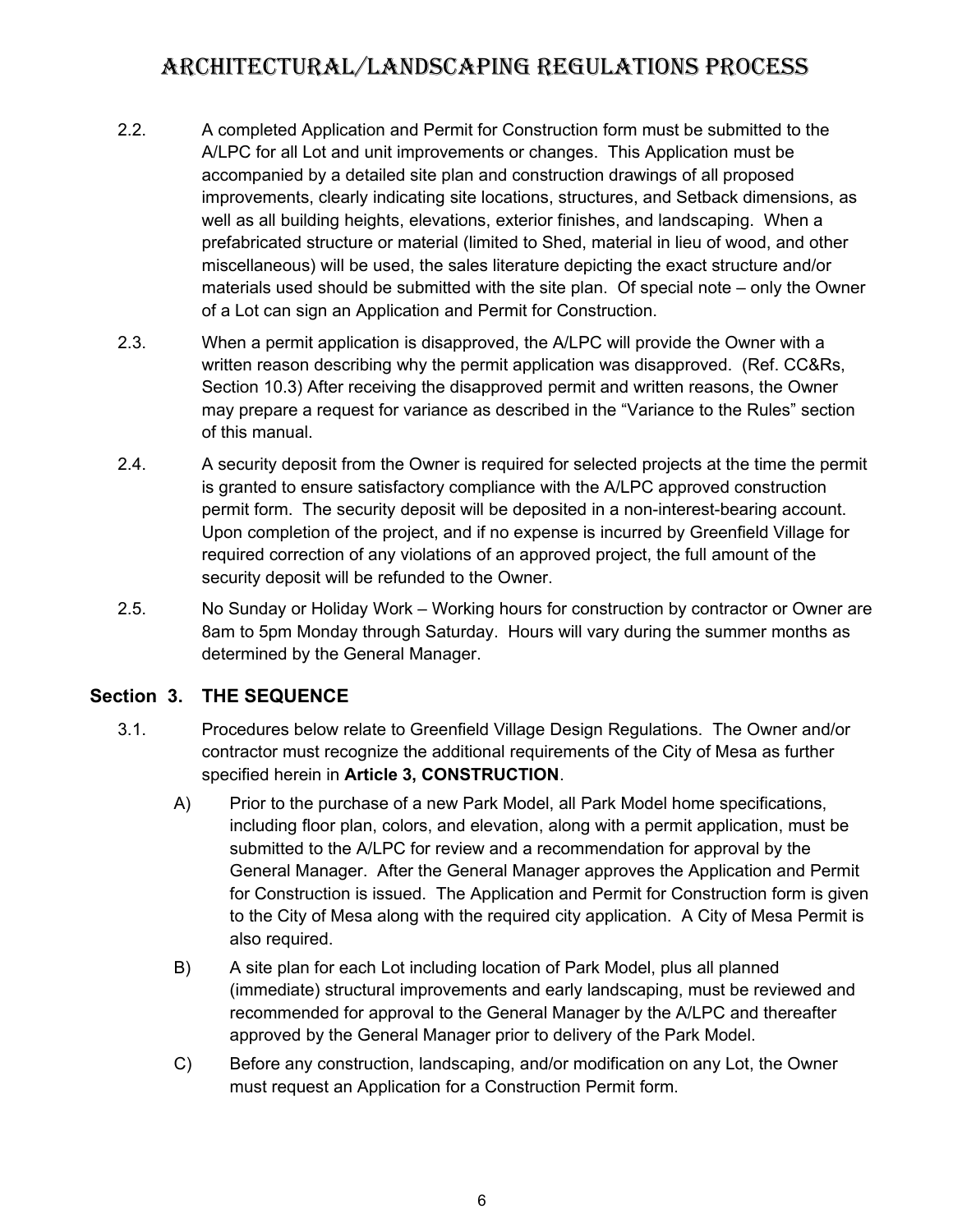- D) Application and Permit for Construction form must be returned to the Administrative Office by 9am on Monday morning to be approved or disapproved for the following week. PLAN AHEAD! If there are questions, ask a Committee member or come to the A/LPC meeting held weekly in the Conference Room. Allow seven days for the Committee processing. The applicant should carefully consider the timing of the request, since authorized projects must begin within 30 days of the projected start date for either placement or construction.
- E) At least two A/LPC members must review and return the application, recommending approval, modification, or disapproval, to the General Manager for official action within the 30 days required. (See CC&Rs, Sec. 10.3)
- F) Copies of the approved Application are for Security, for the Owner/contractor, and the Greenfield Village Administrative Office.
- G) For permits requiring a security deposit, the security deposit is due in the Administrative Office at the time the permit is granted.
- H) The approved Application and Permit for Construction and a Building Permit card will be returned to the Owner. The Building Permit card must be posted at the job site before construction begins and remain posted until the project is completed. After completion, return the card to Administrative Office for site inspection and deposit refund.
- I) With construction, the framing/plumbing/electrical work must be inspected by the City of Mesa before the project continues beyond the critical inspection point of concealment.
- J) If a violation occurs, it must first be discussed verbally with the Committee or the General Manager. If agreement for correction cannot be arranged, a STOP WORK order form will be issued by the General Manager. (See CC&Rs, Sec. 6.9 for transfer of penalties to assessments and Sec. 6.10 for remedies of the Association.)
- K) Final A/LPC inspection is required. This inspection occurs after the Building Permit card is returned (or written notification made) to the Administrative Office indicating that the project has been completed.
- L) After a project is reviewed and recommended by the A/LPC and approved by the General Manager, there must be NO alteration, modification, addition, deletion, or change of use allowed in the construction plan. If changes are required, no matter how small, a new request must be submitted for review and approval prior to any further authorization for construction. Unapproved changes will require issuance of a STOP WORK order.

*Note: If a Park Model or Deck, Wall, Awning, Shed, Skirting, Planter Box Wall, stub-wall, or previous improvement is to be changed, rebuilt, or otherwise altered by the Owner or mandated by local, state, or federal agencies, the Lot Owner is required to follow the current A/L Design Regulations as presented here or later amended.*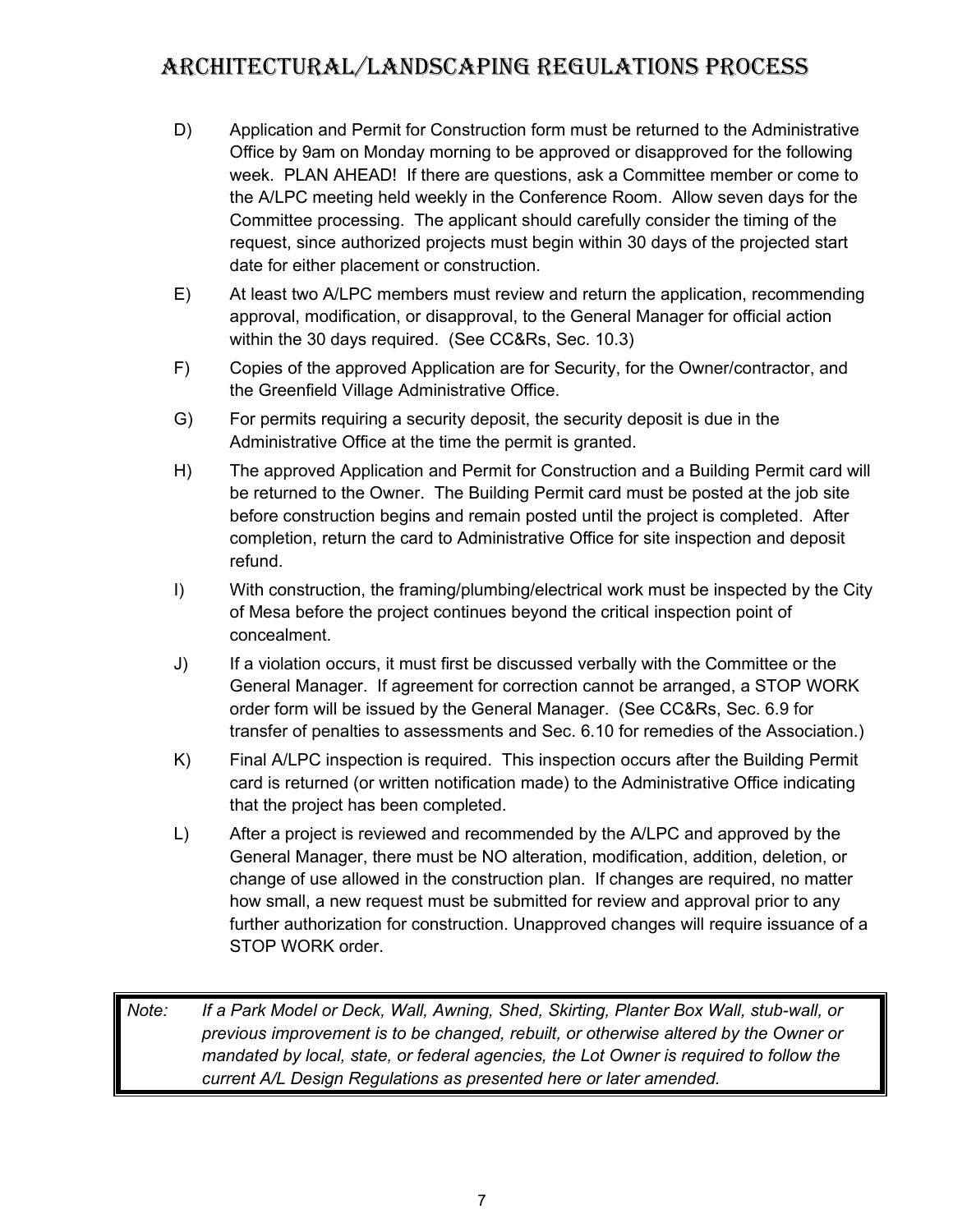### <span id="page-11-2"></span>**Article 3 CONSTRUCTION**

#### **Section 1. SPECIFICS**

- <span id="page-11-1"></span>1.1. It bears repeating that Owners must obtain an Application and Permit for Construction for any work done on property prior to signing a contract with a contractor. A copy of the approved Application and Permit for Construction is placed in the Owner's permanent file and is evidence against future challenges to the work requested and the date completed. At the time of requesting a permit, the Owner may be asked to bring the property into compliance with the present rules. This can also be a requirement at the time the property is sold. Construction begun without the approved permit could be 'red tagged' and the work stopped.
- 1.2. The Owner must chalk line the area for construction, and two members of the A/LPC must inspect to ensure construction areas comply with Resort requirements.
- 1.3. As soon as building materials are placed on any Lot, construction must immediately begin. There must be significant progress completed within 30 days and project completion within 60 days. Permits are good for 60 days unless otherwise extended. This time span is designed to subject neighbors to untidy property for a minimum period of time. If construction of an Arizona Room, for example, takes longer than expected, Owner must try to complete the exterior and clean up the outside area within 60 days or less.

### *Note: When the project is not completed in 60 days, a letter explaining the reason for the delay and a request for time extension must be submitted to the General Manager.*

- 1.4. After approval of a permit that is first required by Greenfield Village, the City of Mesa then requires approval of construction permits (and inspections) for the following items:
	- A) Conventional wood framing and/or metal studs used as a bearing wall, roof, floor, or when supporting a roof or floor, fire resistive walls, and fire resistive construction.
	- B) Electrical and plumbing work (remember, all City of Mesa inspections must be requested, and the work approved prior to concealment).
	- C) Any addition Arizona Room or Shed, and installation of a Park Model with or without electrical and plumbing work.
	- D) Installation of Deck over 30 inches high at any point.
- 1.5. Construction permits that are required by Greenfield Village but are not required by the City of Mesa relate to:
	- A) Concrete slabs.
	- B) Decks less than 30 inches high at the highest point.

#### **Section 2. PAVING, GRADING, AND EXCAVATION** (Requires Greenfield Village Permit)

- 
- <span id="page-11-0"></span>2.1. Asphalt is prohibited anywhere on the Lot.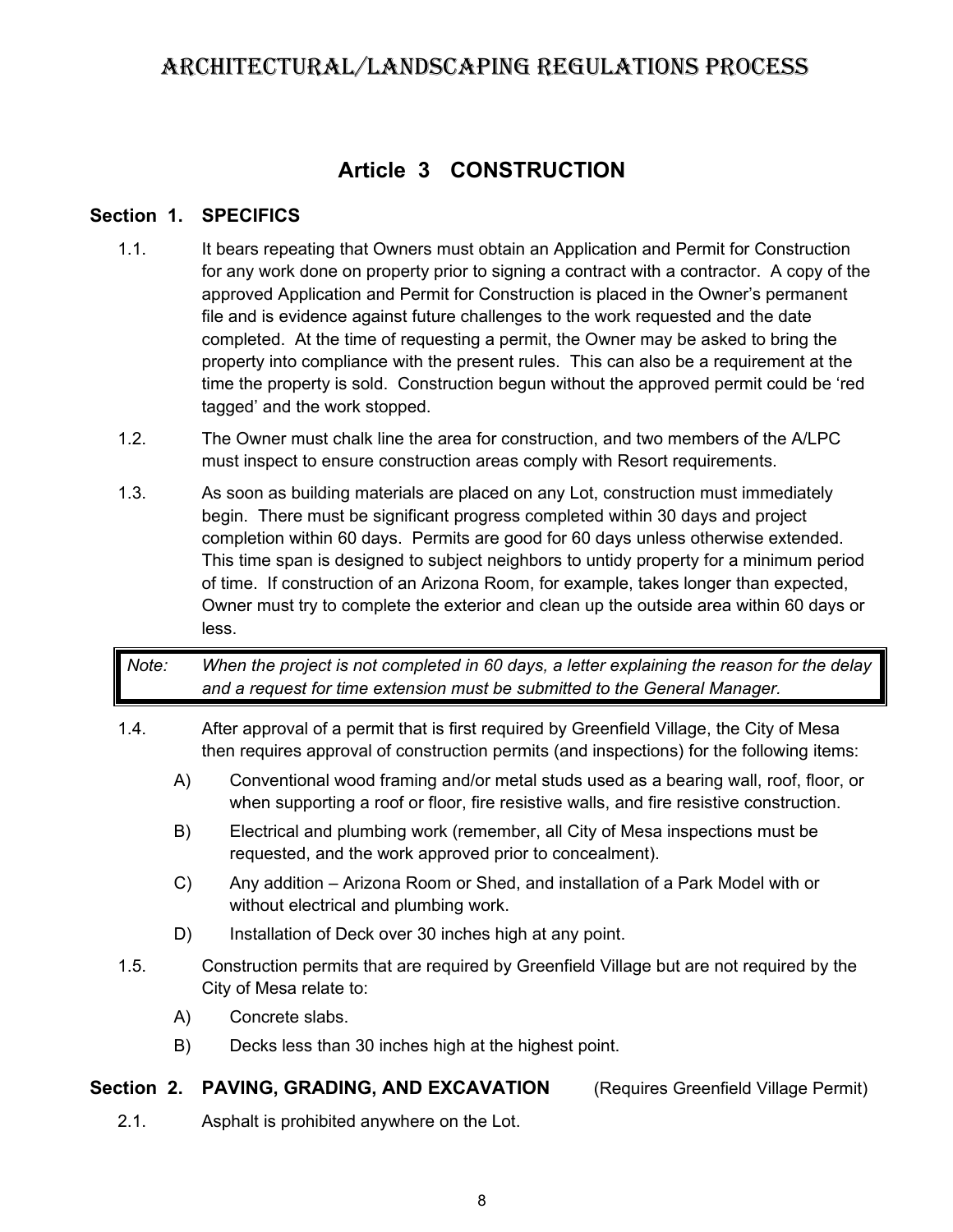- 2.2. New concrete must not be placed on any Setbacks or around water gate valves. Exception: Driveway concrete on front or side Setback entrance to an approved parking area. (City of Mesa Regulation)
- 2.3. Grading of a Lot must not change intended drainage flow. There must be no excavation of more than one foot in depth without prior A/LPC approval.
- 2.4. Of importance, note that grading or excavation of a Lot is prohibited until recommended by both the A/LPC and the Maintenance Supervisor.
- 2.5. Any damage to utilities or utility connections caused by a resident or guest will be the financial responsibility of the resident. If a tenant-resident refuses to pay damages, the Owner will ultimately be responsible.
- 2.6. For termite control, it is recommended that the ground be sprayed before pouring a concrete slab. Such spraying is guaranteed for approximately 5 years; cost is figured by the square foot.

#### **Section 3. PARKING/DRIVEWAY** (Requires Greenfield Village Permit)

- <span id="page-12-1"></span>3.1. From the front, the parking area must be at least 10 feet wide and 20 feet in depth (length) aligned with the front of the Park Model (the measuring starting 7 feet back from the closest edge of the concrete walking strip along the street).
- 3.2. If approved to enter from the side, there must be 20 feet in depth parking without counting any Setback footage. From both front and side (across) a corner Lot, there must be 20 feet in length parking on the shortest side without infringing on any Setback or Easement.
- 3.3. Early decisions to build a wider Deck, a larger Arizona Room, or add a maximum sized Shed on limited property space do not change the prohibition against use of Setback areas for parking nor do they justify any later request for a variance. In all instances, Driveway/parking must be at least 10 feet wide.
- 3.4. Driveways and Patios may be painted in a light neutral color.
- 3.5. The minimum parking requirement is 10 feet wide and 20 feet long. If an Owner has or may have a vehicle requiring more than this amount of footage or plans to have an Accessory Vehicle, added space should be planned.
- 3.6. Exception: An approved Application and Permit for Construction will be required when an Accessory Vehicle is to be parked (See CC&Rs, Sec. 3.1)
	- A) on either side setback behind the 7-foot front setback, or
	- B) in a cornerwise or sidewise manner in front of the patio or deck behind the setback.
- 3.7. When an Accessory Vehicle is parked on a side setback, the parking place and the approach must be covered with pavers properly set in 1 inch of sand. (See Article 3, Section 4.2 and Article 4, Section 2 Street Walls for additional requirements).

### **Section 4. SETBACKS** (Requires Greenfield Village Permit)

<span id="page-12-0"></span>4.1. There is a difference in Setback measurement of Lots. Note the following: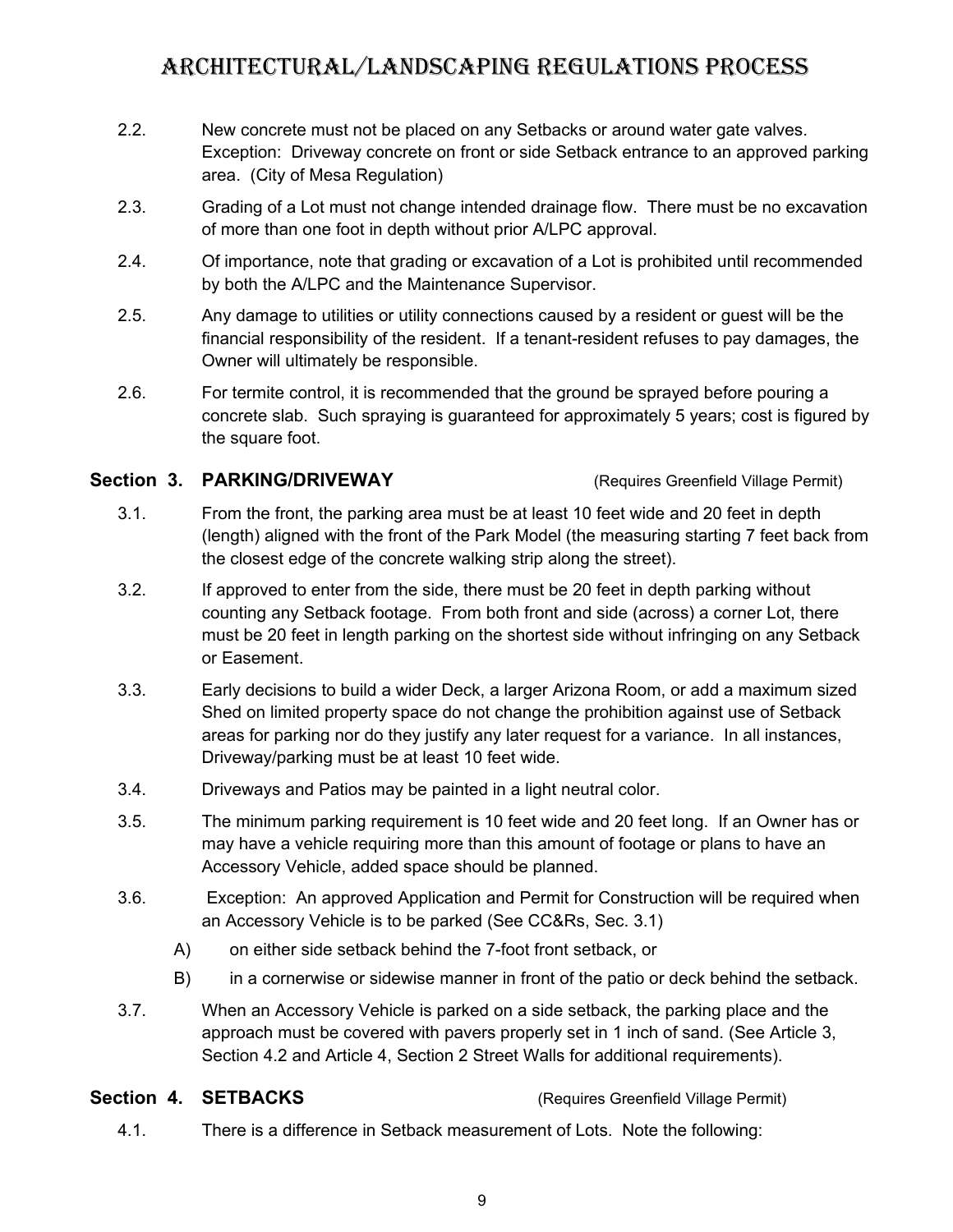- A) 7-foot Setback on the front (street) side of all Lots (exception being a very few concave or irregular line Lots).
- B) 5 feet on the RV utilities side of the Lot and 3 feet on the Driveway side of Lots #1 through #132, and #148 through #659.
- C) 5 feet on both the RV utilities side and Driveway side of Lots #660 through #830.
- D) 5 feet at the rear of interior Lots.
- E) 10 feet at the rear of exterior perimeter Lots.
- 4.2. Patio blocks may be placed in Setback areas for living or decorative purposes and Accessory Vehicle parking. The pavers or patio blocks must be laid in sand and removable. No concreting of blocks on Setback allowed.
- 4.3. Patio blocks placed in Setback areas must allow all shutoff valves accessible for maintenance. These may be cut to Patio block level but must always remain visible. The Owner may install a flat cover over the shutoff valve, but it must always be easily seen.
- 4.4. Quick access to these shutoff valves is always imperative for water shutoff to protect the property and the neighbor's property.)
- 4.5. If any item must be removed from a Setback, such removal will be at the Owner's expense.

#### **Section 5. PARK MODEL** (Requires Greenfield Village Permit first, followed by City of Mesa Permit)

- <span id="page-13-0"></span>5.1. Park Model homes must be of a white, beige, or desert neutral color.
- 5.2. A utilities side roof extension, will not be approved.
- 5.3. Loft Park Models are permitted in Greenfield Village.
- 5.4. Only Park Models with standard roofs, standard high side roofs, and standard Shed roofs will be approved for installation in Greenfield Village. Special order high side wall on Park Models will **not** be approved.
- 5.5. Older Park Models must be inspected by the A/LPC and approved by the General Manager before being brought into the park. If a Park Model meets all requirements as to appearance and condition, the proper permits must be issued. If a Park Model does not meet the requirements, the Owner must be told why and how he might make the necessary changes so that such requirements would be met. Park Models over 10 years old generally are **not** approved to be moved into Greenfield Village RV Resort.
	- A) These same rules apply to a Park Model that is moved from one Lot to another within the Resort.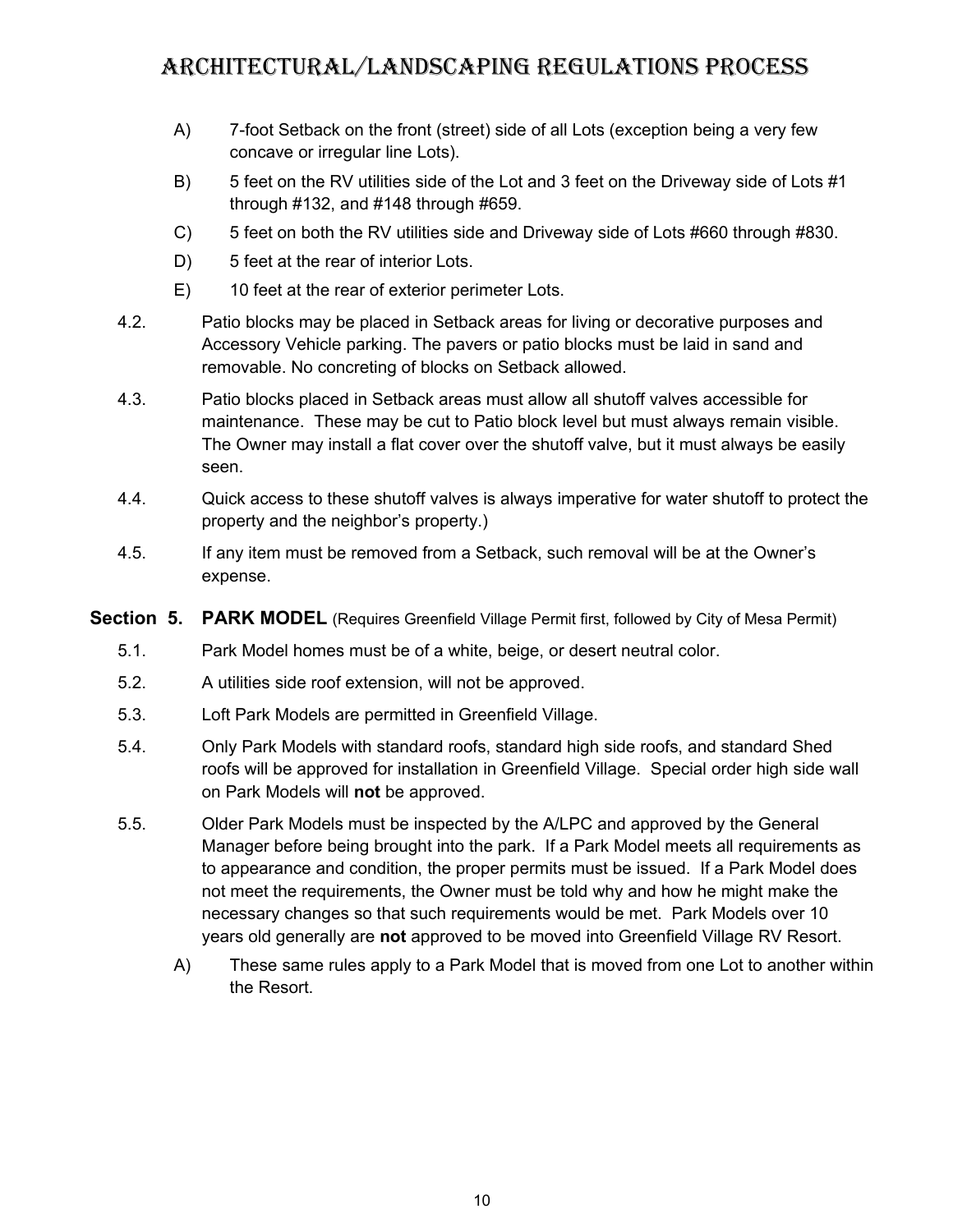#### **Section 6. PARK MODEL AND RV PLACEMENT**

(Requires Greenfield Village Permit first, followed by City of Mesa Permit)

- <span id="page-14-1"></span>6.1. Placement of any Park Model on a Lot must be overseen by an A/LPC member for proper Setbacks, proper height, distance from Shed, and proper ECU placement on the back of the Park Model or on the side near the back of the Park Model.
- 6.2. Park Model placement must be such that no bay extension must overhang any part of the required 5-foot Setback on the utilities side of the Lot. Exception: only the eaves of the roof may hang over the Setback by 12 inches or less.
- 6.3. Park Model maximum height should be 16-feet or less from the highest ground level to any point along the highest roofline point of the unit.
- 6.4. Park Model axle hubs must be a minimum of  $\frac{1}{2}$  inch off the ground or concrete. Removal of Park Model axle hubs (to lower unit profile or for any other reason) is prohibited.
- 6.5. Unit placement must specifically be 7-feet from the street with no part of the unit or its bays (excluding up to 12 inches of eave-type roof extension) hanging over any Setback area. The front or the most extended part of the front bay must align with other units at 7-foot requirement. An Owner of a corner Lot may request a variance from the Board of Directors to allow some further Setback for safety reasons.
- 6.6. An Owner with an irregular front Lot line may request a variance for aesthetic reasons.
- 6.7. Stanchions or Pier blocks must be on 6-foot centers with 12 piers as minimum number.
- 6.8. A permanently installed unit must be tied down with 6 tie downs (this number is the minimum requirement), and all bays must be supported.
- 6.9. Minimum clearance requires 16-inch acceptance of ECU returns at the rear of a Park Model.
- 6.10. All new Park Model plumbing and electrical lines must be placed under the house or buried. This includes all exterior plumbing on Park Models, Sheds, and Arizona Rooms. Any exposed ABS plumbing must be painted white (City of Mesa Ordinance).
- 6.11. Skirting must be set on concrete, brick, concrete block or Composite Wood (Composite Wood required 2 layers of 1x6 Composite Wood fastened together). The minimum width must be  $5\frac{1}{2}$  inches.
- 6.12. All this installation must be completed within sixty days of the setting of the new Park Model.
- 6.13. Gutters may be installed on the side of the Park Model away from the awning.

### **Section 7. UTILITIES, ROOF MOUNTS, AND ECUs** (Requires Greenfield Village Permit)

- <span id="page-14-0"></span>7.1. All requests for changes to existing utilities (sewer, electric, water), their location, and/or their function must be noted on a plan/drawing attached to the Application for Construction form.
- 7.2. Evaporative coolers are prohibited.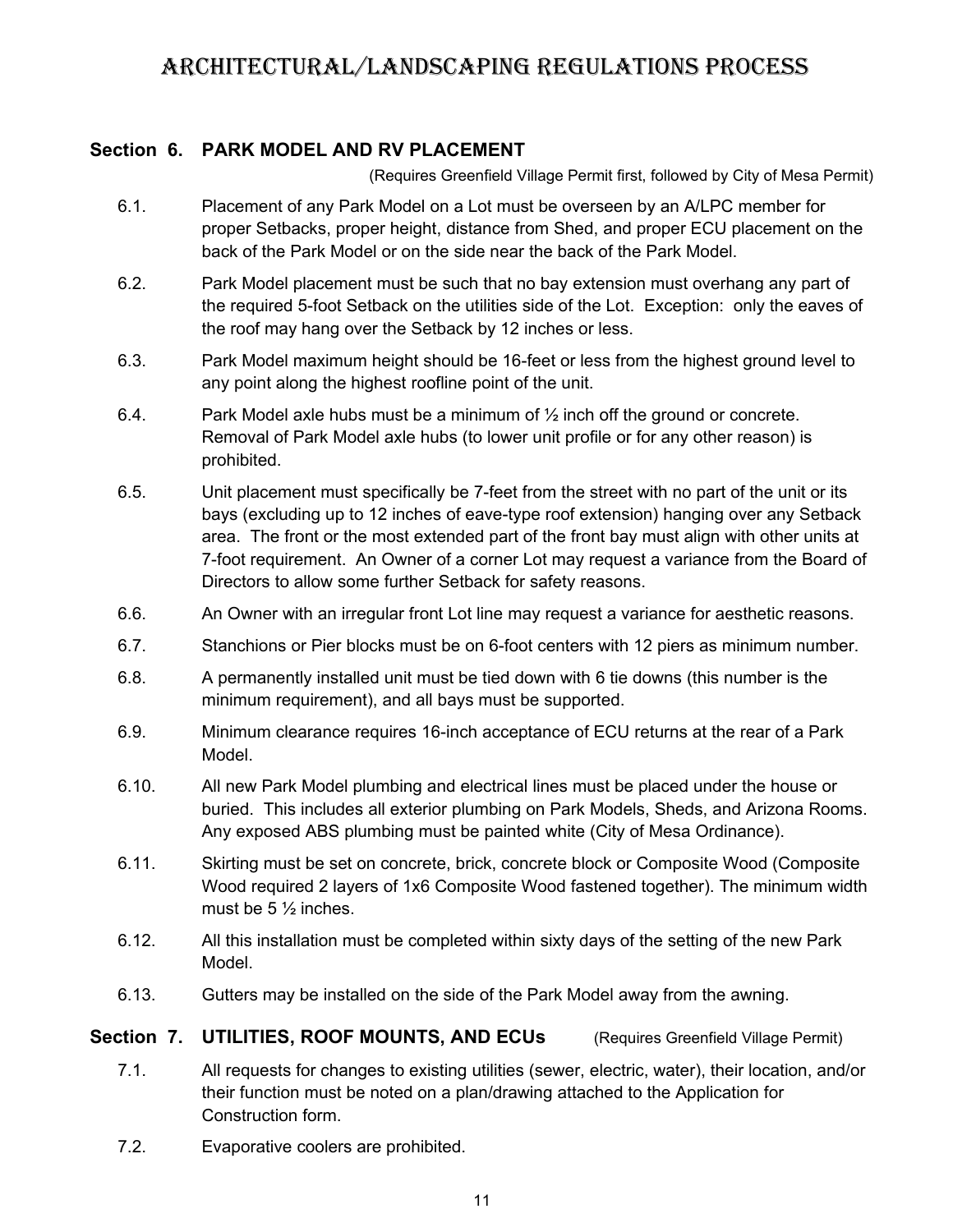- 7.3. An ECU, heating unit, compressor, or any other equipment/item not factory installed for standard venting must not be allowed (except skylights).
- 7.4. Only one ECU must be allowed per Lot. ECUs are limited to 3.5 ton on a Park Model with or without an Arizona Room and 2 ton on an RV.
- 7.5. ECU units may be placed at the rear or on the pedestal side of Park Models or the Arizona Room when it extends across the back of the Park Model. If placed on the pedestal side, the unit must be placed near the rear corner.
- 7.6. A window, roof, or wall mounted ECU must not be attached to the side or roof of any Park Model, Shed, Arizona Room, or other structure.
- 7.7. If a Recreational Vehicle is approved for permanent installation, the Owner may request and may be granted a variance by the Board of Directors to install a ground-mounted ECU. With the existing ruling limiting each unit to one ECU, an approved variance would include a stipulation that the roof-mounted ECU would no longer be approved for use.
- 7.8. Permanently installed recreation vehicles with a ground mounted ECU must conform to the same rules as a Park Model with proper ducting under the unit and then fully skirted so that nothing shows except the ECU. Location of the ECU must be the same as for a Park Model.
- 7.9. A Satellite dish or TV antenna must be located across the rear of a Lot or along the rear portion of the Lot.. The rear area of a Lot is defined as that part of a Lot depth generally described as being behind the electric utilities pedestal.
- 7.10. A standard Satellite dish or a TV antenna must be roof, wall mounted, awning mounted, or mast mounted. The height is not to exceed 3-feet maximum above the roof. The bottom edge of the dish on a mast and wall mounts must be 7-feet or higher above the ground. When a mast mount is used, the mast must be close to a structure. Exception to this rule will apply if a proper signal cannot be obtained from this location.
- 7.11. Permanent ground mounted Satellite dishes are not allowed.
- 7.12. A temporary, moveable Satellite dish may be placed on the ground when used by an RV.
- 7.13. Propane use is not allowed for cooking or heating inside a Park Model. Existing Park Models with Propane heat for cooking will be allowed. (See CC&Rs, Sec 3.26)
- 7.14. Water risers must be maintained to ensure there are no leaks. See Article 5, LANDSCAPE AND IRRIGATION for additional information.
- 7.15. Electric meters must be clean, painted grey or a color to match the Park Model, and accessible. (See Article 5, LANDSCAPE AND IRRIGATION for additional information)
- 7.16. Water softeners may be approved by an Application and Permit for Construction. If approved, they must be placed against the rear of the Park Model or permanent RV and covered with a removable cover sided with material like that of the Park Model. This cover should be easily removable for accessibility for service and secured to the Park Model or a concrete pad. No exposed piping will be allowed.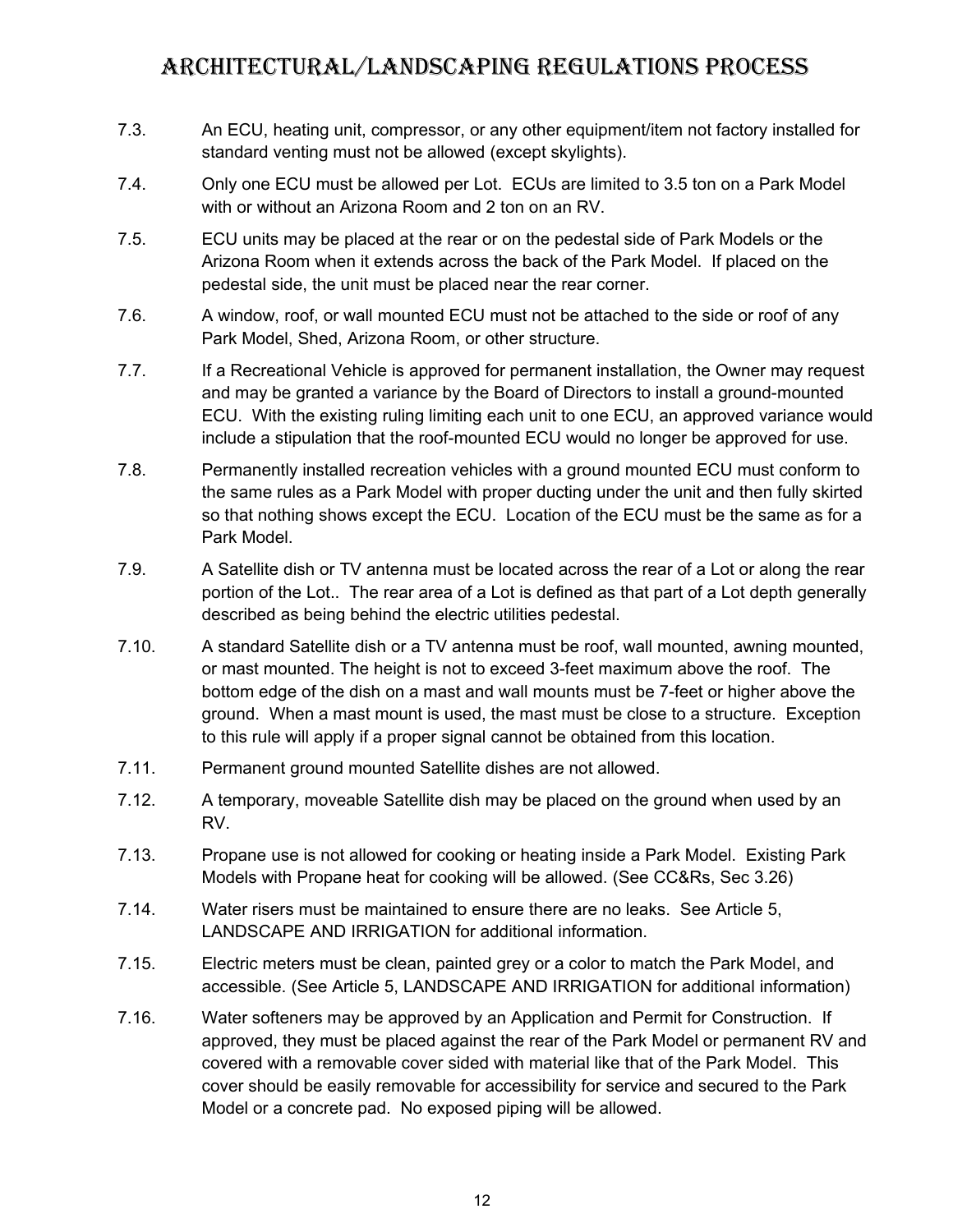- 7.17. For Recreational Vehicles sewer collars are required if flex type sewer hose is used. The collar may be rubber or foam, preferably with a threaded plastic end. A tight fit is needed, so periodic rechecking is essential. If the RV unit temporarily leaves the Lot, the sewer hose may not be left without capping the standpipe.
- **Section 8. AWNINGS** (Requires Greenfield Village Permit first, followed by City of Mesa Permit)
	- 8.1. Awning must not cover any of the Setbacks except a 12-inch overhang at the eave. (See CC&Rs, Sec

<span id="page-16-0"></span>3.4)

- 8.2. Supports are not permitted on the Easement.
- 8.3. Awnings must have .032 pans minimum and must be mounted at the eave of the Park Model.
- 8.4. Unitizing must be across sides, back, and front of Awning. Unitizing must be installed with color band inserts, Hardi board, an approved wood product, or painted.
- 8.5. Window Awnings on Park Models are approved but must not overhang the Easement by more than 3 feet on the sides and rear and 4 feet on the front and must be 6 feet 6 inches above the highest point of the ground or concrete surface. While the window Awnings do not require a City of Mesa Permit, the city may require the window Awnings be changed for code changes or safety reasons.
- 8.6. The Driveway louvered Awning may be open 1 foot or more at the top and must be open at least 1 foot at the bottom or 2 feet at the bottom for air circulation.
- 8.7. Wood Awnings must not be approved.
- 8.8. Sheds built under the Awning must conform to rules in Article 3 Section 13 of this document**.**
- 8.9. Awning must cover all the concrete from the Park Model to the Driveway side Easement; partial Awnings are not allowed. The Awning must also cover the Shed, which must be brought up to the Awning, and the siding must be the same as the Park Model.
- 8.10. All Driveway Awning outer support posts must come straight down from the Awning gutter or outer support beam to concrete. (No supports on any Easement.) No dogleg Awning supports will be allowed.
- 8.11. A wall may be constructed between a Shed and a Park Model or RV. The wall must have a glass door (no solid door) or have an egress window. This wall will be sided with Park Model siding inside and out to match the Shed and all exterior walls. All walls, including the Shed walls, must go up to the Awning.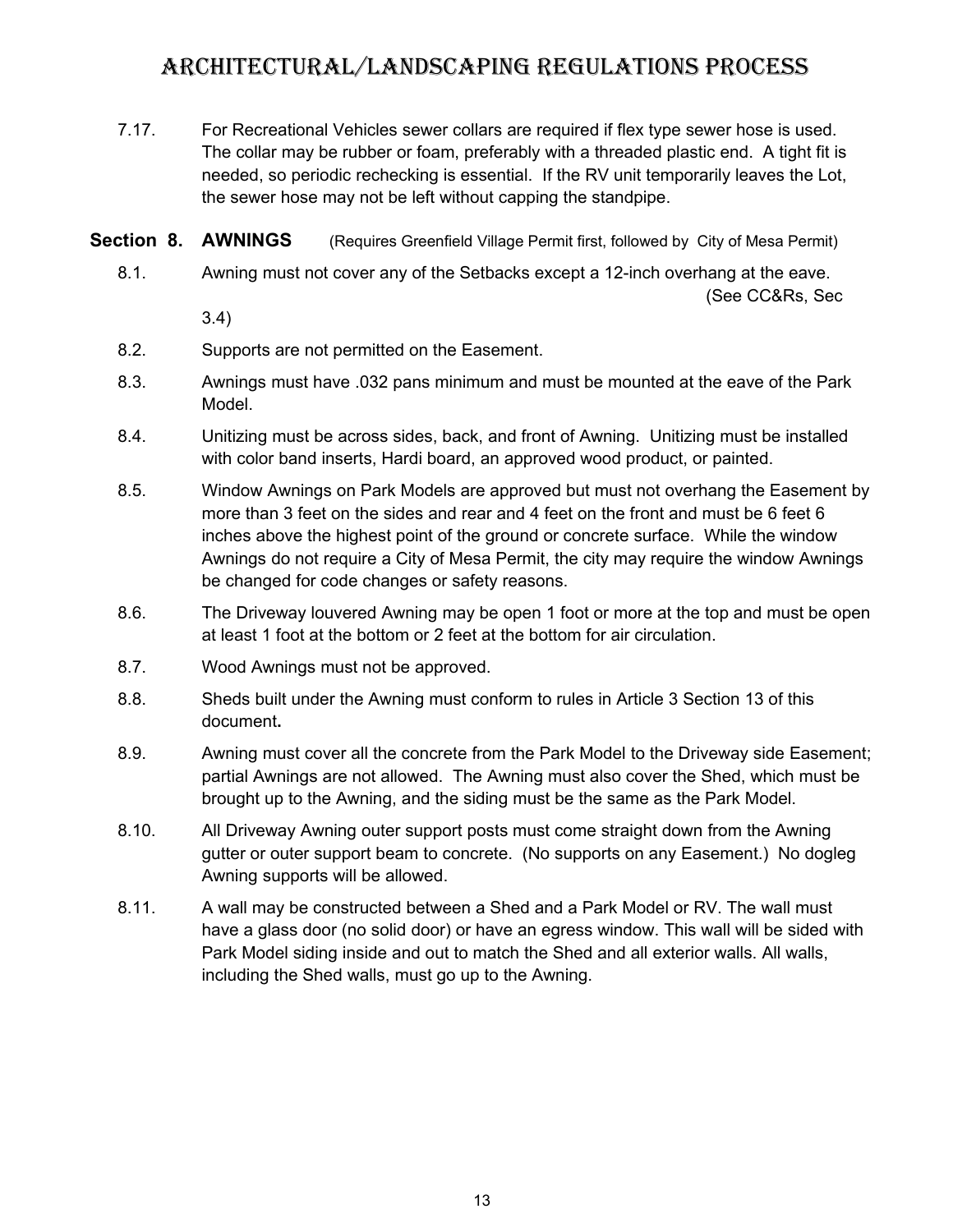8.12. Any Awning 'boxed end' (front, back or pedestal side) that extends below the Awning must be attached to the vertical Awning support posts. The front 'box end' must not be over 6 inches below the outer edge of the Awning (driveway side), and no lower than the top of the RV on the RV side of the Awning. No boxing of Awning along Driveway side. All Awnings on Park Models must be attached to the Park Model just below shingles to allow for a flashing to go under the shingles and out over the Awning. No Awnings will be allowed to be above Park Model eave. All freestanding Awnings and Sheds must be modified to fit when a Park Model is installed. No vertical extensions (boxed end) will be allowed on any Awning overhang past the Awning support post.

#### **Section 9. Awnings for Park Models include the following:**

- <span id="page-17-2"></span>9.1. Awnings must be mounted at the eave on the facia of the Park Model.
- 9.2. Insulated Awning pans are permitted.
- 9.3. The lower 2/3rds of the Awning pan edge next to the Park Model hanger must be caulked.

#### **Section 10. Free-standing Awnings are permitted and include the following:**

- <span id="page-17-1"></span>10.1. Must not exceed a height of 13 feet 6 inches at the highest point with a minimum slope of ½ inch per foot of width.
- 10.2. Must not overhang the support post on the RV side of the property by more than 30 inches.
- 10.3. Must not have an Arizona Room built under the Awning with an RV.
- 10.4. Sheds built under the Awnings must conform to rules in Article 3 Section 13.
- 10.5. Further, all permanently installed RVs must have a free-standing Awning covering all the existing concrete the same as Park Models.
- 10.6. Moveable RVs with free-standing Awnings may have a moveable rear wing on the RV side not to exceed 2 feet in width; such wing must go all the way to the top of the support post or I-beam and must match Shed siding material and color. Wall must be hinged to swing back against rear wall and lock in place when RV is not on site. Rear wall between the Shed and the RV or Park Model must be sided with Park Model siding.

#### **Section 11. Gazebos/Canopies and Retractable Awnings(Requires Greenfield Village Permit)**

<span id="page-17-0"></span>11.1. Small commercially built gazebos/canopies may be installed behind the Park Model or Arizona Room. Permit applications must include size, color, type of material, and location on the Lot. They must have a sturdy metal frame. No wood or pipe frames will be allowed. They must be quickly and easily removed and not be attached to the Park Model. They must have a good canvas, sun resistant cloth or screen cover which is neutral in color and must be staked or suitably anchored down. They must not be visible from the front street. All covers must be removed from the frame and stored when the Owners are not in residence.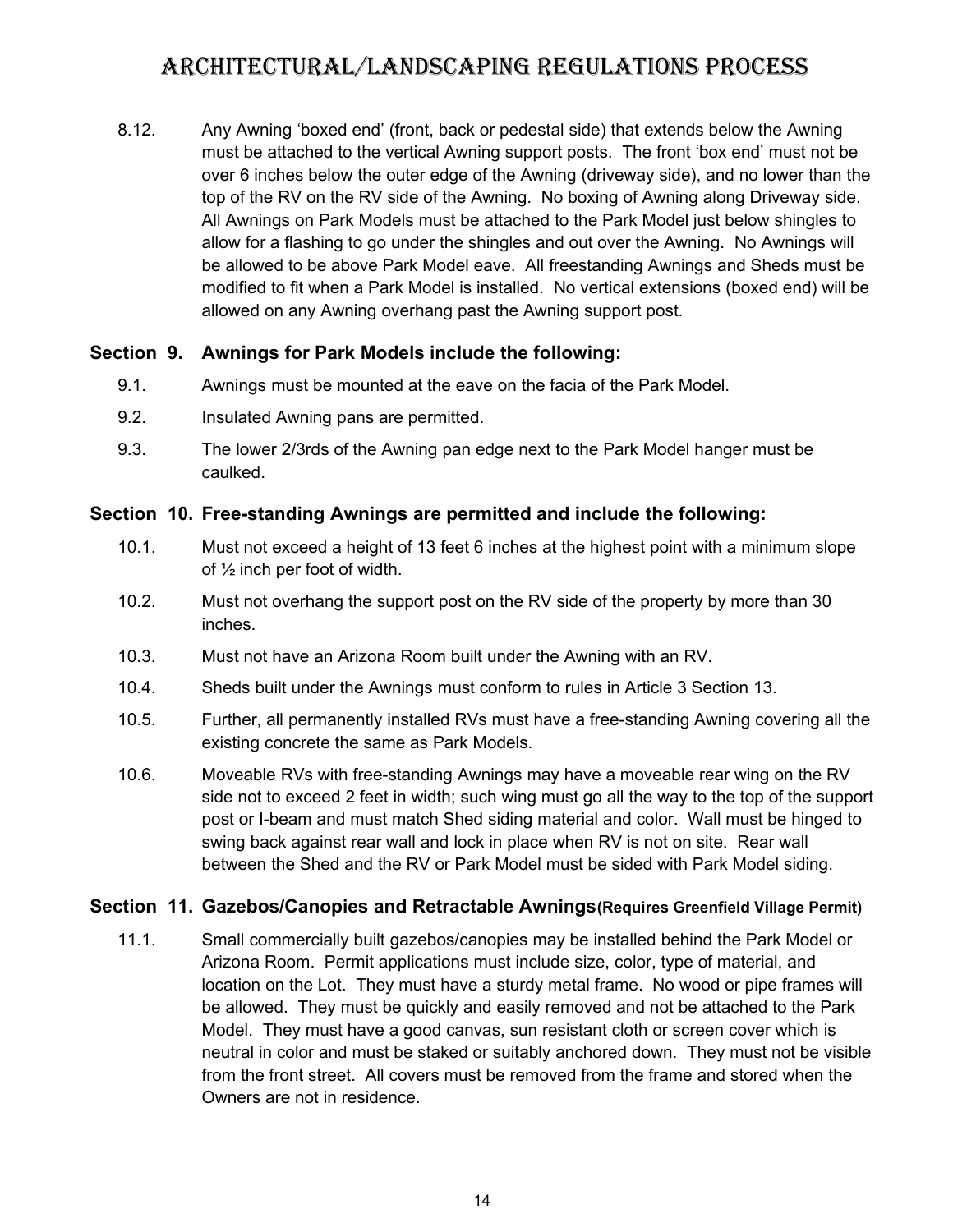11.2. Retractable Awnings may be installed behind a Park Model, Shed, or Arizona Room on Lots with 10 feet or more space from the Arizona Room, Shed or Park Model to the property line. The retractable Awning must be mounted to the Arizona Room, Shed, or Park Model.

**Section 12. SKIRTING Section 12. SKIRTING CONSUMING CONSUMING CONSUMING CONSUMING CONSUMING CONSUMING CONSUMING CONSUMING CONSUMING CONSUMING CONSUMING CONSUMING CONSUMING CONSUMING CONSUMI** 

- <span id="page-18-1"></span>12.1. Each Park Model, Arizona Room, or raised Deck is required to have skirting around the entire perimeter of each structure. Type of material must be of color-bonded metal, masonry, vinyl or cement board, or similar material approved by the Architectural/Landscaping Committee and noted on the approved Building Permit, with color consistent with structure involved (exception being drawers and surrounding area as specified in Article 3, Section 15). All are subject to the following:
	- A) Must be set on firm footings (concrete, blocks, bricks, etc.). Absolutely no skirting on the ground. Skirting must always be kept straight and in good condition without any openings other than skirting vents or access doors.
	- B) Must have air vents and crawl openings.
	- C) Skirting must be aluminum, masonry, vinyl, cement board, composite wood, OSB backed siding or similar material approved by the Architectural/Landscaping Committee and noted on the approved Building Permit; no exceptions, including latticework.
	- D) If an Owner wishes, he may frame below the Park Model and install siding all the way down to the concrete pad or ribbon instead of skirting.

### **Section 13. SHED** (Requires Greenfield Village Permit and approval by the City of Mesa)

- <span id="page-18-0"></span>13.1. The construction of a Stick Built/Custom Built Shed can be no larger than one hundred twenty (120) square feet or less than (80) square feet, as determined by finished exterior dimensions. Prior to construction a complete detailed plan package along with "Application and Permit for Construction" must be submitted to the Greenfield A/LPC for review and approval. The approved plan package, along with the approved Greenfield Permit, then must be submitted to the City of Mesa Building Department to receive a Building Permit. **Example 20** See CC&Rs, Sec 3.2)
- 13.2. All Stick built/Custom Sheds, **except** commercial Sheds on open Lots, require a City of Mesa Permit.
- 13.3. The following guidelines are offered.
	- A) Only **one Shed** (or one Shed designation) must be allowed per Lot.
	- B) All Sheds must be on the right rear corner of the concrete and be at least 6-feet from a Park Model or RV, must not be on any setback, and must be properly fastened to the concrete.
	- C) Stick Built/Custom built Shed may be constructed (a) on an open Lot (b) under a freestanding Awning, or under an attached Park Model Awning.
	- D) Stick Built/Custom Sheds may be on a raised Deck floor when there is a Park Model on the lot.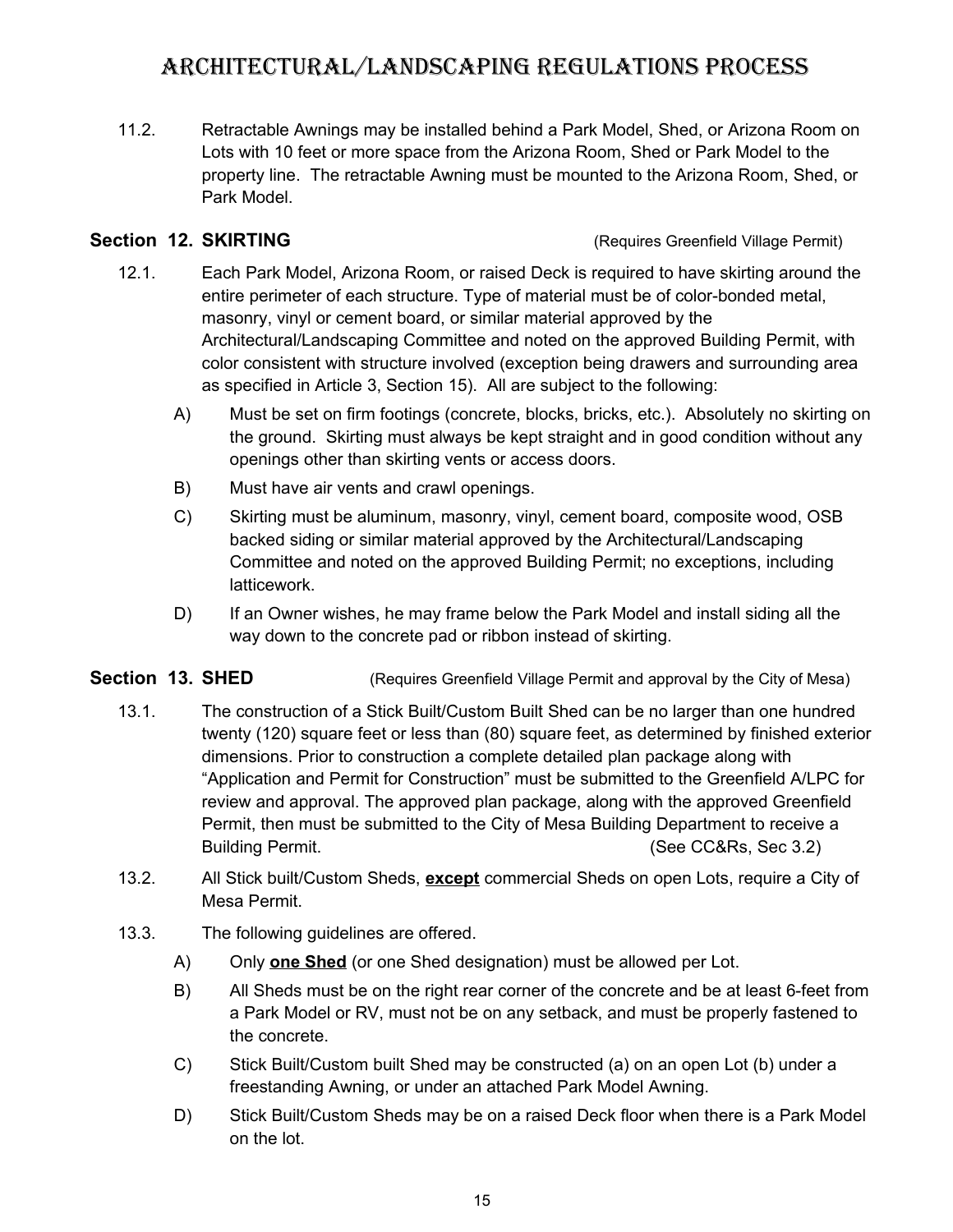- E) Stick Built/Custom Sheds under an Awning must be sided up to the Awning pan.
- F) When there is a Park Model on the Lot, the Shed must be sided and painted to match the Park Model.
- G) Ducts from a Park Model A/C unit to a Shed may be installed when there is a raised Deck.
- H) Sheds may or may not have windows.
- I) A washer and/or dryer may be installed.
- J) Toilets and/or shower facilities may be installed.
- K) All outlets must be GFCI protected.
- L) When utilities are installed in a Shed the inside must be finished, no framing exposed.
- M) A free-standing Shed on an **open Lot** may be a commercial Shed (**neutral in color**).
- N) No free-standing Sheds must be allowed under a Park Model Awning.
- O) A small turbine vent, 8 inches maximum, may be installed on the roof of a Shed on an open Lot (City of Mesa Regulation).
- P) Sheds must have a standard exterior door or rollup door.
- Q) A rollup commercially manufactured door must not be over 6 feet 8 inches high and 54 inches wide. The door must be white, beige, or painted to match the Shed or Park Model siding. The door must be trimmed to match other doors and windows. The rollup door will be kept closed except for entry, during use, and exit.
- <span id="page-19-0"></span>R) Sheds may be moved to a different Lot with A/LPC approval before moving it onto the Lot.

#### **Section 14. Freestanding Storage Units <b>Standing Storage Permit**)

- 14.1. Free-standing Storage Units can be used by property Owners for storage purposes only.
- 14.2. Before the purchase of the Storage Unit, the Owner must present a site plan to the A/LPC for review. The site plan must include: size, color, anchoring method, where it will be located, and meet all Architectural/Landscaping Regulations Process requirements. Sizes in excess of 3 foot by 4 feet will generally not be approved.
- 14.3. The permit approval will be given only if the following criteria are met:
	- A) The unit must be commercially built, made of plastic or fiberglass, and sold by an authorized dealer (Lowes, Home Depot, Ace Hardware, Sears etc.). No Owner built free-standing units will be allowed.
	- B) Color must be an earth tone, white, or gray.
	- C) The placement of the Storage Unit must be at the rear of a Park Model or Arizona Room. Side setbacks cannot be used. No part can be visible from the front street.
	- D) The size of the Storage Unit will be determined by the site plan submitted and space available at the rear of the Park Model or Arizona Room.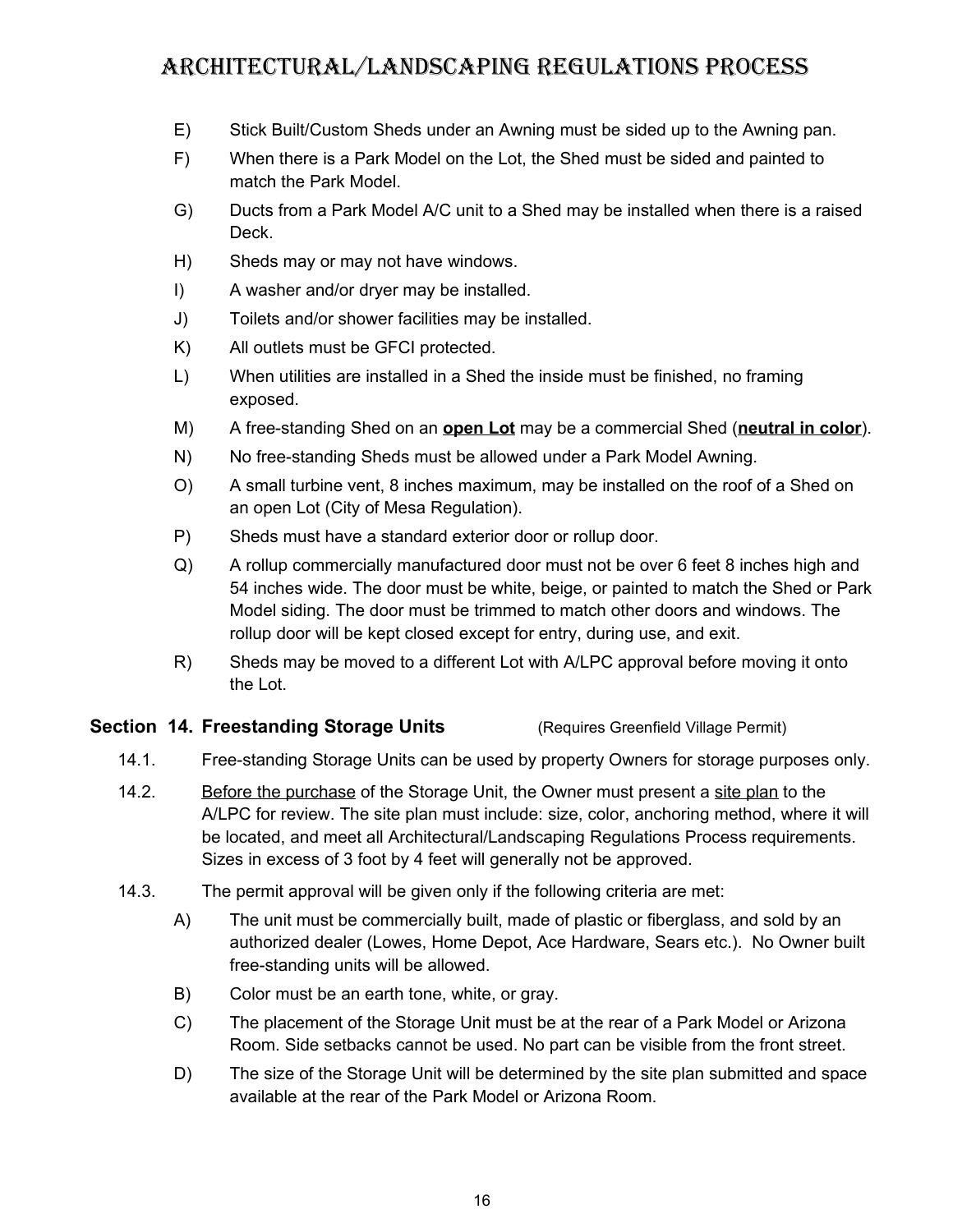E) To prevent damage to Storage Unit or danger to near-by property Owners in high winds, an anchoring system needs to be illustrated, approved by the A/LPC committee, and installed.

*Note: Remember that City of Mesa inspections regarding electrical and plumbing construction must be completed prior to concealment, and inspection by Greenfield Village of framing, etc. of construction must also occur before concealment.*

#### **Section 15. RAISED DECKS**

<span id="page-20-1"></span>(Requires Greenfield Village Permit and City of Mesa Permit for Decks 30 inches and over)

- 15.1. The Owner may have a Deck to compensate for the elevation of the Park Model, subject to the following rules.
	- A) The Deck must not be higher than the Park Model floor.
	- B) Railing Construction:
		- a) Metal railings: Commercial and custom-made tubular and/or solid metal railings must be allowed.
		- b) Composite railings: Composite wood railings must be allowed.
		- c) Wood railings: Wood railings on Decks or Steps are not allowed.
	- C) Sliding storage drawers are permitted under the Deck.
	- D) Carpeting on Deck and drawer fronts and surrounding Driveway-side area is permissible; front of Deck facing street must be skirted the same as the Park Model. When the same Skirting is not available, similar material with color to match other skirting may be used. A masonry wall may be installed across the front up to Deck edge.
	- E) Floor ceramic tile, porcelain tile, Composite Deck planks, or other material, when approved by the General Manager, may be placed on the Deck floor, Steps, and Step sides only. The drawers and Deck wall along the Driveway will still require carpeting, skirting, metal, or sided the same as the Park Model. Ascertain that Deck has added support to hold added weight. Plywood and T-111 are not authorized for the face of the Deck, Steps, and drawers. Vinyl tile products are not allowed on Deck floors.
	- F) If the Skirting line of the Park Model does not meet with the top of the Deck, the area generally above the Skirting may be the same as the Deck.
	- G) Permanent Steps must be within the Lot and not on any Setbacks.
	- H) An RV may qualify for a raised Deck when it is set permanently on a Lot and is fully skirted, and the Lot has a free-standing Awning.
	- I) When the Steps to the Deck are placed next to the Arizona Room, the bottom Step may extend into the 10-foot driveway width by one Step.

#### **Section 16. EXTERIOR STEPS and DECK STEPS**

<span id="page-20-0"></span>16.1. The main exterior door must have a landing that is not more than 1.5 inches lower than the door threshold.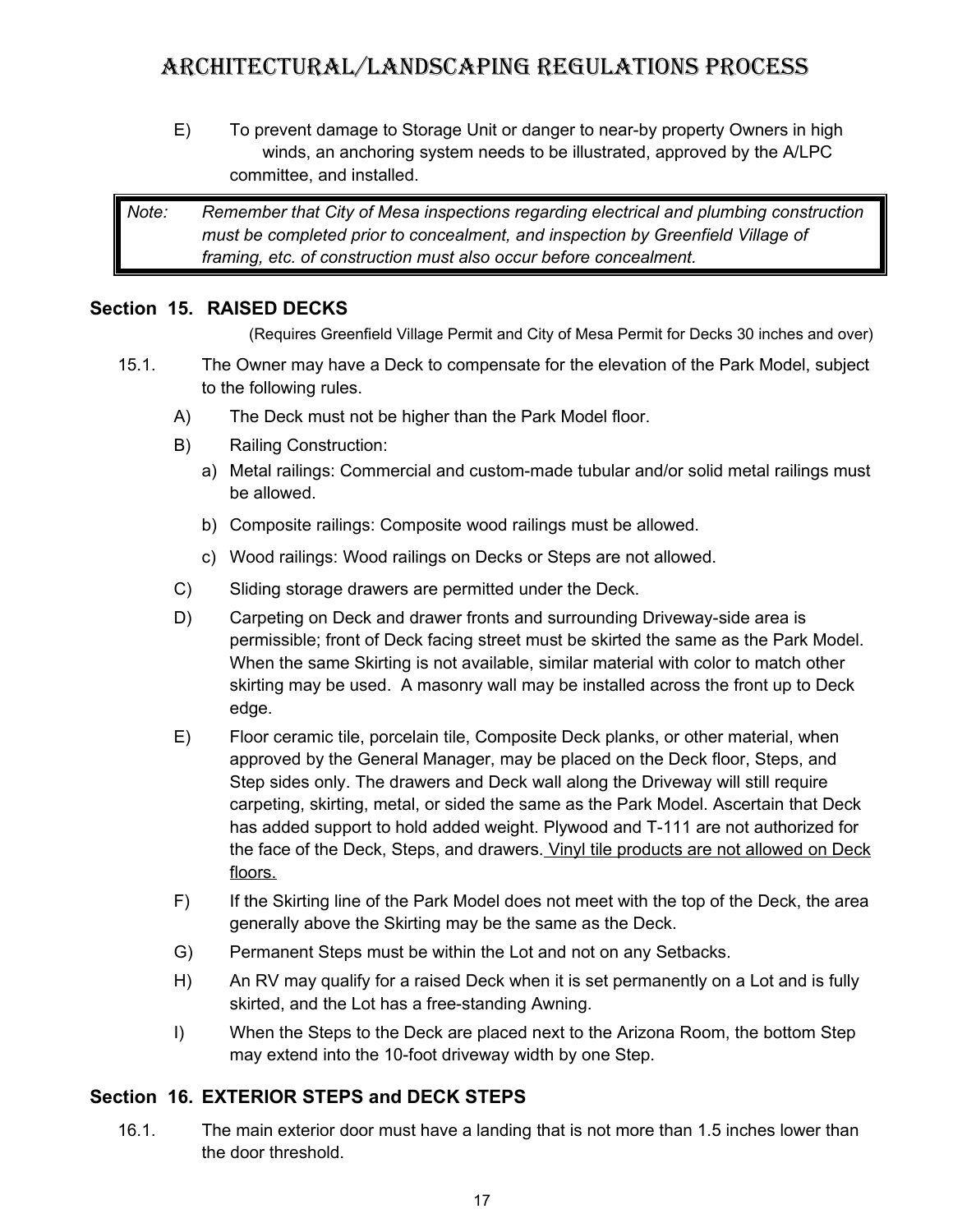- 16.2. This landing requirement applies to the front Park Model and Arizona Room exit doors and for Decks. A landing is not required to rear entries for Arizona Rooms and rear Park Model entries with out-swing doors.
- 16.3. All the wooden steps delivered with Park Models are temporary steps and must not be used at any location on the Park Model or Arizona Room after 30 days of installation of unit. These steps must not be used on any recreational vehicle at any time.
- 16.4. To allow access across the back of a Lot, removable rear entry Steps must be a minimum of two (2) feet from the rear Lot line or Wall.

#### **Section 17. ARIZONA (ADD-ON) ROOM**

(Requires Greenfield Village Permit first, followed by City of Mesa Permit)

- <span id="page-21-0"></span>17.1. An Arizona Room is allowed as a recreational area/facility when next to a Park Model. The Arizona Room may be 400 square feet in size excluding the utility/storage room which can be 120 square feet. Larger Arizona Rooms require a special City of Mesa Permit. **Example 2.1 Sec 2.4 The COMPUTE 1.5 (See CC&Rs, Sec 1.1 & 3.2)**
- 17.2. Prior to construction, a plan package ready for submitting to the City of Mesa Building Department must be included with the Application and Permit for Construction submitted to the A/LPC for review and approval. The plan package must also include information describing the type of material, color, style, etc. to be used for siding and/or Skirting.
- 17.3. The highest point of the roof of an Arizona Room must be on the side to which the room is attached to the Park Model.
- 17.4. The Arizona Room must not infringe on Setbacks in any way. Be certain to check Setbacks for the Lot before starting. Some Lots have 3 foot and 5-foot side Setbacks, and on other Lots both side Setbacks are 5 feet.
- 17.5. Exterior must match the Park Model. Siding on the Park Model must not be removed in the Arizona Room except if it has OSB board under it. The Arizona Room must have its own separate wall against the Park Model.
- 17.6. All electrical circuits in the Arizona Room must have their own circuit breaker panel and be separate from the Park Model.
- 17.7. If Owner builds an Arizona Room which runs behind the Park Model, the part behind the Park Model may be roofed the same as the Park Model. That portion which runs behind the Park Model must have its own separate wall against the Park Model and must not extend beyond the Park Model on the pedestal side.
- 17.8. Park Models may, at the Owner's request and with proper Resort and Mesa City Permits, change the Driveway side into a high side or Shed roof. The roof on a Park Model must maintain a pitch to ensure proper drainage. This will allow the Awning to be raised to provide more head room in the Arizona Room.
- 17.9. A wood roof is allowed over the Arizona Room in place of Awning pans provided that:
	- A) The roof must be covered with an all-metal insulated roof cap, or Asphalt shingles over 2 layers of underlayment and have at least a 2-12 pitch.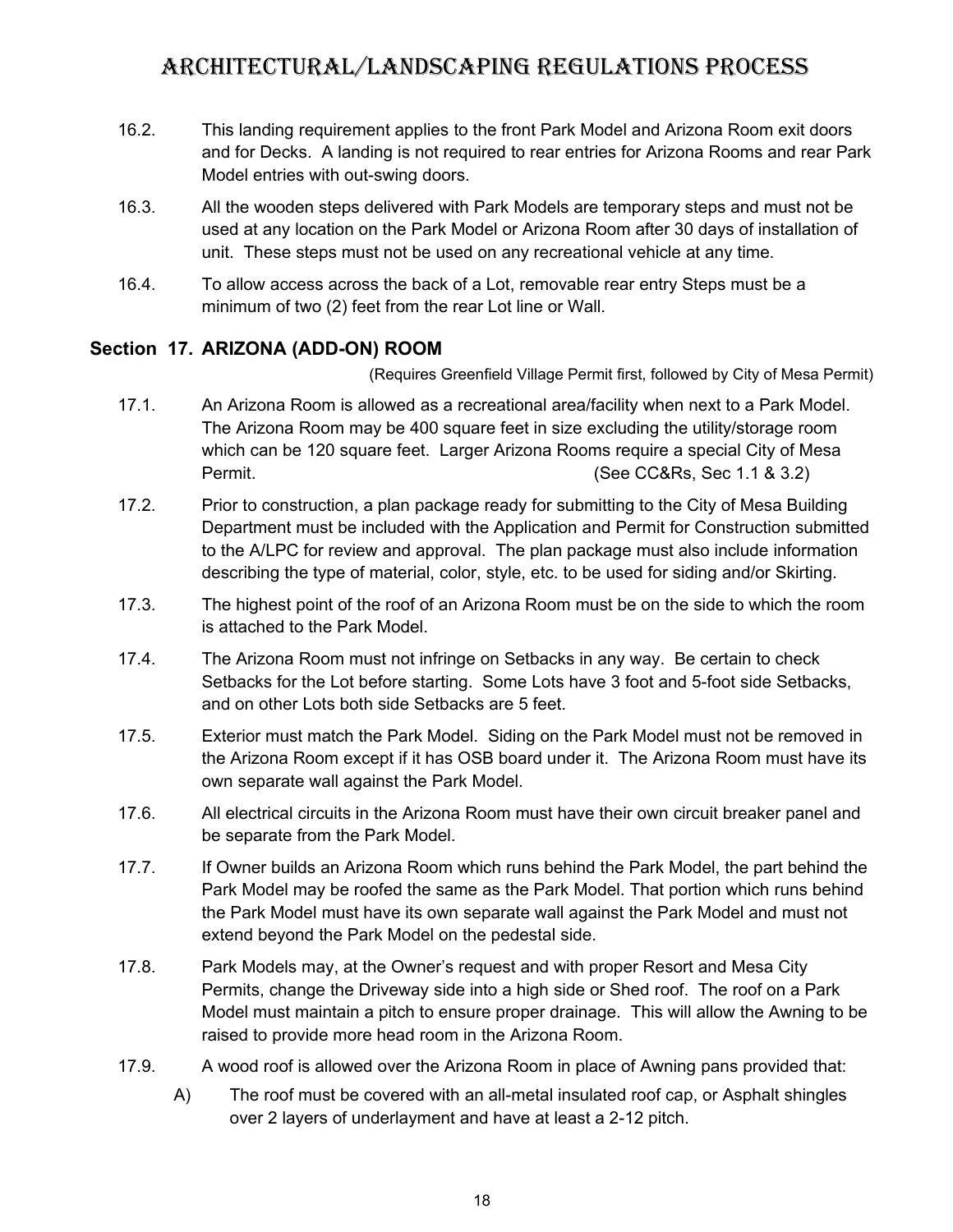- B) When a roof is foamed, or a metal roof cap is installed over the Arizona Room, an exposed gutter may be installed in lieu of unitizing.
- C) All wood must be covered with metal or other approved siding material; no wood framing material can be exposed,
- D) Upon completion, this roof must have the same overall appearance as other parts of the Awnings and Arizona Room roofs, and
- E) All other rules concerning the construction of an Arizona Room and Awning will apply.
- 17.10. No screened rooms are allowed in the Resort.
- 17.11. In addition, the Arizona Room is subject to the following:
	- A) Window openings must be enclosed with glass.
	- B) Steps from an Arizona Room constructed on a raised Deck must be fully within the interior of the Lot, and not descend on any Setback area unless portable and not attached in any way.
	- C) The Arizona Room front wall must be at 90 degrees right angle to the Park Model or parallel to the street in front of the property. This will provide a straight wall from the Park Model to the Easement. If a foyer is added to the design, the foyer can extend forward up to 6 feet from the Arizona Room front wall. The width of the foyer cannot infringe on the 10-foot driveway space. All parts of the straight wall (flush wall) must be 20 feet from the front of the Park Model and 27 feet from the sidewalk.
	- D) The parking area may not be enclosed.
	- E) A smoke alarm must be installed in a Shed or Arizona Room, as per City of Mesa code.

#### **Section 18. SHADE/SUN SCREENS** (Requires Greenfield Village Permit)

- <span id="page-22-0"></span>18.1. The 20-foot Driveway cannot be totally enclosed with anything on the Driveway side (this includes screening). Partial screening is allowed. Aluminum panels, metal skirt screen material and wood, metal, or plastic Lattice material are not allowed. If in doubt, check with the A/LPC before installation. Roll-up Awnings will be allowed along the Driveway and front Deck if they are secured at the bottom when they are down. All roll-up material must be of quality material and be approved by the A/LPC before installation.
- 18.2. Driveway side Deck shade/sun screens can be open 1 foot or more from the top and must be open 1 foot or more from the bottom or 2 feet at the bottom for air circulation. Screens must have a sturdy frame and vertical supports.
- 18.3. The preferred Driveway screening is a louvered Awning.
- 18.4. Front Deck shade/sun screens may be closed top or bottom, although the Resort recommends leaving them open at the top for air circulation.
- 18.5. All screening must be made of a cloth or metal material, neutral in color, and be always kept in quality condition. No stained, loose or baggy screens will be allowed. The aluminum frame should not require painting, and the screening and frame should be easily replaced.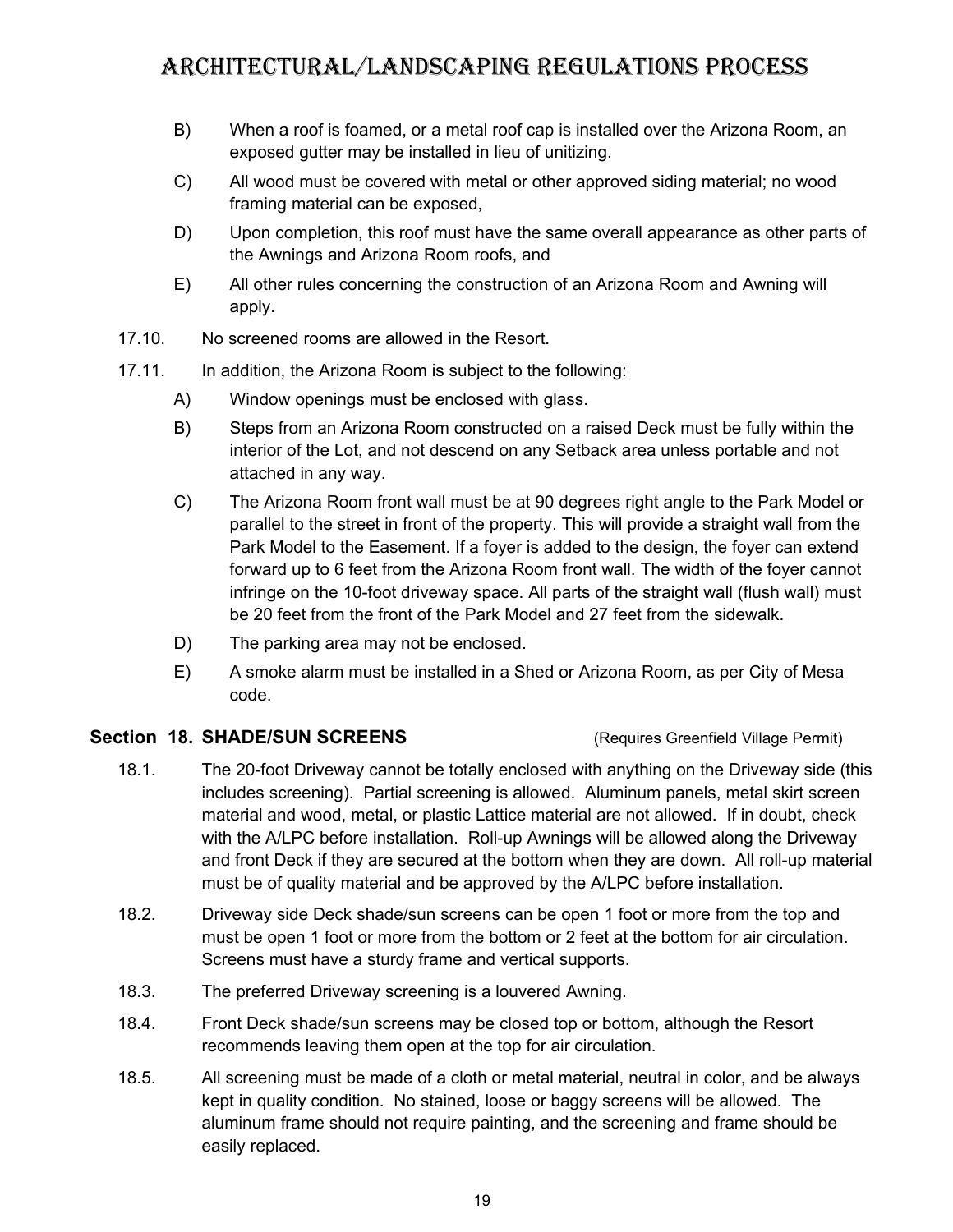- 18.6. Roll-up sunscreens that are installed horizontally along the Driveway or front of the Deck may be approved upon receiving the proper permit from the A/LPC. All sunscreens must be securely tied down when the screen is in the down (unrolled) position.
- 18.7. Rollup Awnings are not meant to be left down permanently. They are only to be used to block the direct sunrays during the day; they must never be left down for privacy or at night.
- 18.8. Any Driveway screens on a corner Lot must be of a see-through screening. This will allow all traffic to have a clear view of cross traffic at all corners.

#### **Section 19. SOLAR ENERGY DEVICES (SED)** (Requires Greenfield Village Permit)

- <span id="page-23-1"></span>19.1. The SED must be installed on Park Models parallel to the roof, and the electrical equipment must be mounted out of sight to protect the general appearance and established aesthetics of the Resort.
	- A) The devices cannot cover any vents on the roof.
	- B) The SED panel must be installed parallel to the roof. Parallel is defined as:
		- a) When the distance from the roof to the top surface of the panel and distance from the roof to the bottom edge of the panel does not differ by more than 3 inches, and
		- b) All panels must be installed on the same plane with the right edge of one panel being on the same plane as the left edge of the adjacent panel.
	- C) The SED must not extend beyond a flat edge or the peak of the Park Model roof by more than 6 inches.
	- D) There must be roof anchors every 48 inches or less apart.
	- E) The electrical conduit must be routed across the roof, parallel to the roof line, down the back of the Park Model to the electronics equipment box. The electronics equipment box may be located at the back of the Park Model or on the side behind the pedestal.
	- F) The electrical connection from the electronics equipment box to the pedestal for connection to SRP must be routed underground, or behind Park Model skirting, or a combination of these two methods. No conduit must lie on the ground or be visible on the side or front of a Park Model.
	- G) All installations must be completed using companies who have business licenses for electrical and mechanical SED equipment installation.
- 19.2. The installation must comply with required City of Mesa and SRP Regulations in place at the time of installation.

### <span id="page-23-0"></span>**Article 4 WALLS**

#### **Section 1. BORDER WALLS AND PLANTER BOXES** (Requires Greenfield Village Permit)

<span id="page-23-2"></span>1.1. Concrete block, stucco block, and wrought iron with block combinations are all approved materials – other masonry materials require review approval.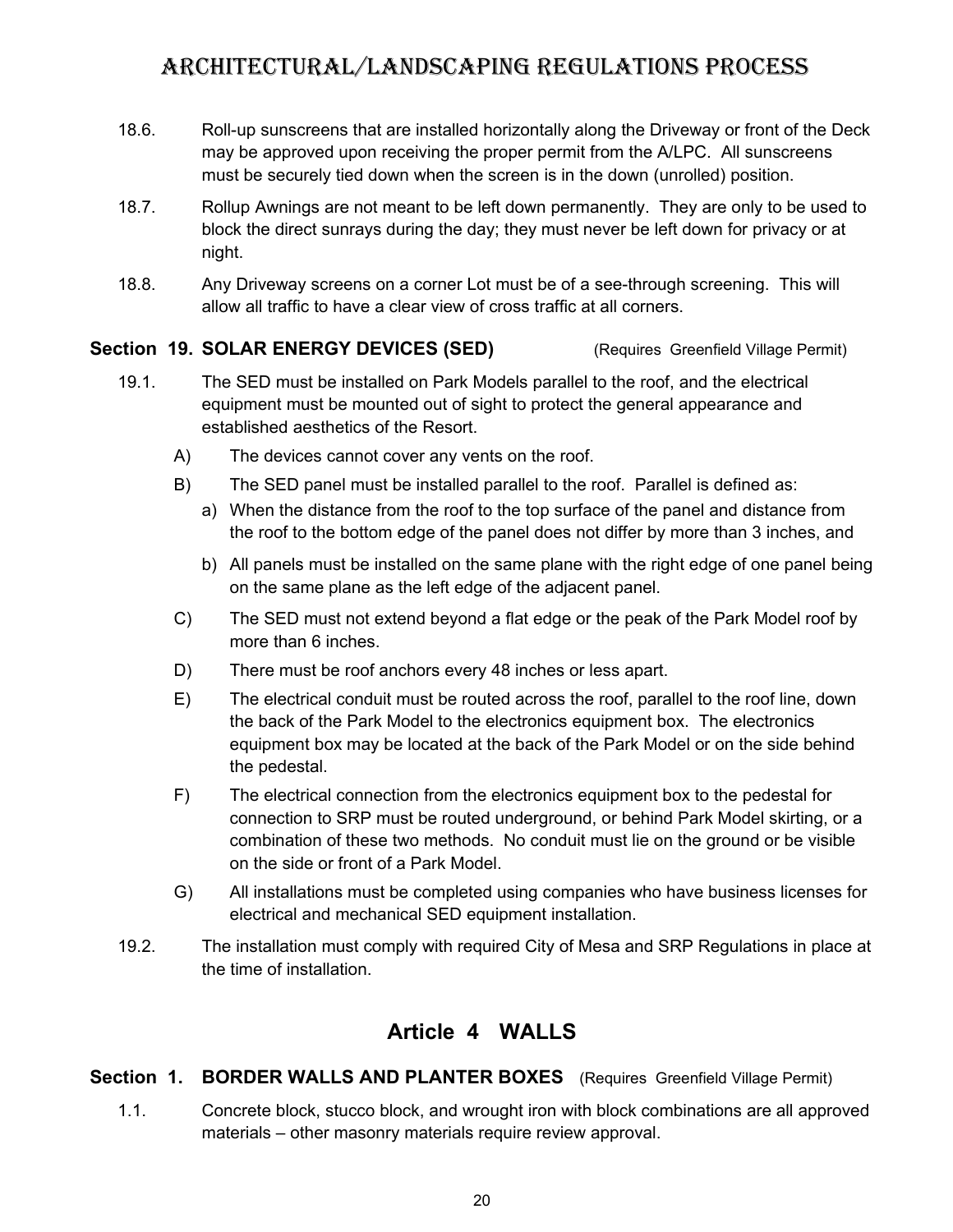- 1.2. No wood, plastic, or tile materials must be used for Wall construction or Lot separation, except for removable fences as described in Section 1.5 below.
- 1.3. Maximum height of Wall is 32 inches.
- 1.4. Rebar is required in Walls and footings.
- 1.5. For privacy, only perimeter Lots may have a fence made of composite material (Trex) or manufactured vinyl plank and posts. This fence/sidewall is to be built on the 10-foot Easement not exceed the height of the perimeter Wall, and it must be removable. This fence/sidewall starts at the perimeter Wall and extends forward toward the front street to the rear of the Park Model or Arizona Room. If a vinyl fence/sidewall is being built, it must be solid plank finished on both sides All vinyl fences/sidewalls must be white, or earth tone color. Composite or vinyl fences/walls must **not** be built on top of any masonry Wall. When there is only one finished side, the finished side of the fence/sidewall must face your neighbor. Owner may have matching gates from fence/sidewall to Park Model but not over 32 inches high. **No other exceptions will be allowed.**
- 1.6. Perimeter Lots with R.V. Before a fence/sidewall is constructed on a Lot containing an R.V. and/or Shed, the plan must be presented to the Architectural Committee for approval.
- 1.7. Fence/sidewall is not permitted on interior Lots.
- 1.8. All other walls must be masonry and no higher than 32 inches in the rear and sides of the property up to the front 7-foot Easement.
- 1.9. Walls may be constructed wholly on the Owner's side of the Lot line. However, walls may be shared by construction on the Lot line if both parties sign a statement agreeing to this arrangement and to the division of cost for repair in the future. A copy of the agreement must be given to the Administrative Office for filing in individual Owner records prior to initiating construction.
- 1.10. If the fence, walls, pavers, or other item in an easement or setback must be removed to repair utilities, the replacement must be at the owners' expense.

#### **Section 2. STREET WALLS** (Requires Greenfield Village Permit)

- <span id="page-24-1"></span>2.1. All Lots must have a block front retainer wall or brick or concrete edging to retain the landscape rock. All scalloped brick or walls along sidewalks should be set down enough distance below the walk edge so they will always remain upright and sturdy, i.e., not set on top of dirt or on the edge of the sidewalk. No wood or plastic type of edging is allowed.
- 2.2. The wall on the front 7-foot Setback must be stepped down to the sidewalk or front retaining wall.
- <span id="page-24-0"></span>2.3. Maximum height of street wall is 16 inches unless the Lot elevation requires a higher retaining wall. This is to be decided by the A/LPC and the General Manager.

#### **Section 3. EXTERIOR PERIMETER WALLS** (Requires Greenfield Village Permit)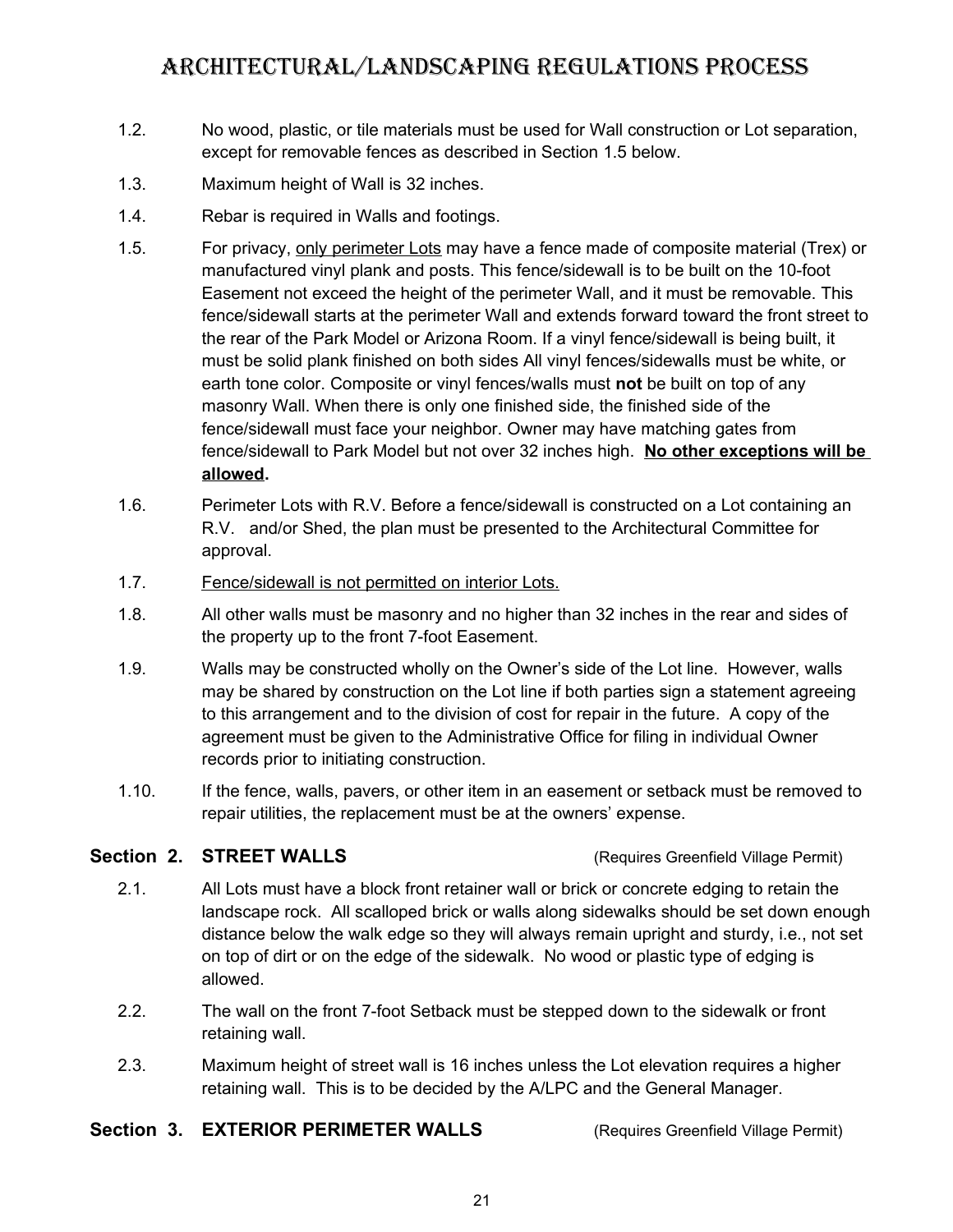- 3.1. The perimeter walls (interior side) provide design possibilities for Lot Owners with the exposure. A decorative use of the wall is appropriate for such items as a pottery piece, hanging basket, ivy growth, etc. if the overall décor is in general harmony with the character of Greenfield Village and does not create stress (by weight or by fasteners) to the strength or integrity of the wall.
- 3.2. If the wall area that is visible to the street or neighbors is reported as distracting, the A/LPC will review and may recommend that management request and enforce any changes deemed necessary, since the wall is, in fact, a basic common property and no part of it is owned by any Lot Owner.
- 3.3. Additionally, it is expressly prohibited to paint the common perimeter wall in any color other than an exact match to the existing interior wall paint, and then only if paint had already been applied to the wall behind the Lot by Greenfield Village staff.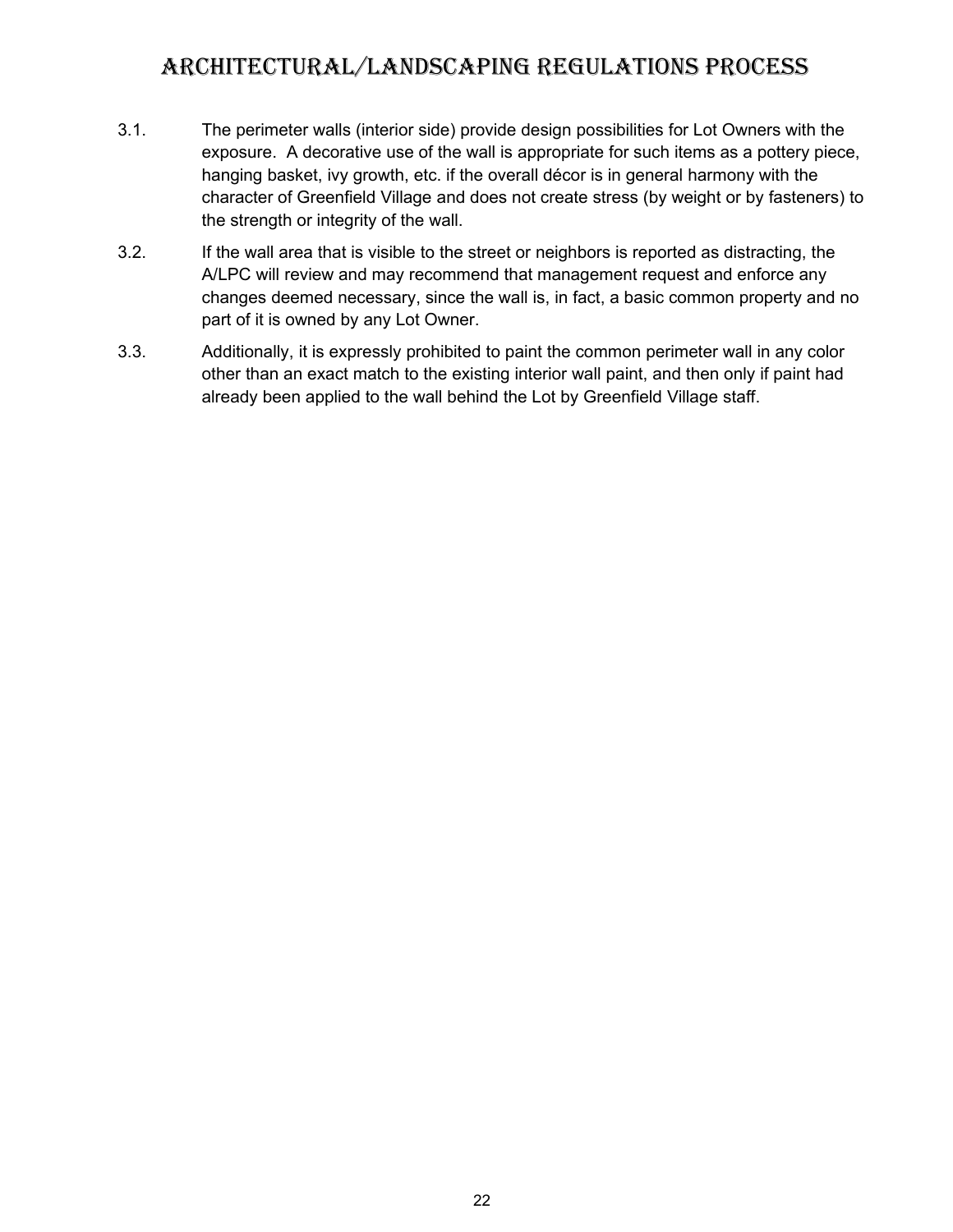### <span id="page-26-2"></span><span id="page-26-0"></span>**Article 5 LANDSCAPE AND IRRIGATION**

#### **Section 1. INTRODUCTION**

1.1. The landscape, as described in this section, refers to all elements providing color, texture, and form to the exterior environment of individual Lots within Greenfield Village. The landscape elements should include both variety and placement of plant material and rock.

#### **Water conservation must be a priority when designing landscaping**

1.2. Landscaping, as a design element, will play a key role in creating and conveying the overall character of Greenfield Village. The purpose of this landscaping Regulation is to provide design criteria to ensure that Greenfield Village achieves an image that is distinctive, clearly understandable, and unified, and in full compliance with the CC&Rs 7.3.

### **Section 2. PLANTINGS AND GROUND COVER** (Requires Greenfield Village Permit)

- <span id="page-26-1"></span>2.1. Prior to beginning either construction with landscaping defined, or landscape work and plantings only; final approval of landscaping plans, sketches, placement, and materials is required by the A/LPC.
	- A) Dwarf species of many plants are strongly recommended.
	- B) Turf or grass areas are not allowed on individual Lots.
	- C) All organic landscape material should be indigenous to Arizona.
	- D) Plant not allowed in Greenfield Village are
		- a) Jumping Cholla cactus,
		- b) olive trees,
		- c) Royal Date Palms,
		- d) Oleander,
		- e) Bougainvillea,
		- f) Pampas grass or any grass of the Pampas grass family.
	- E) Water conservation must be a priority when selecting plant material.
	- F) Plants and all types of trees must NOT extend (overhang) beyond the Owner's property line nor the sidewalk. Plantings adjacent to the concrete walkway portion of the street must be trimmed higher than 7 feet as a matter of safety for others.
	- G) Trees must not extend from the property over the asphalt portion of street unless trimmed higher than 13 feet.
	- H) Tree branches higher than 13 feet must not extend over the street by more than 7 feet.
	- I) All shrubs must be kept at least 4 feet from the water riser to facilitate repairs to the water supply if needed.
	- J) No trees must be planted in the rear Easement of a Lot. Only low growing shrubs may be planted in the rear Easement.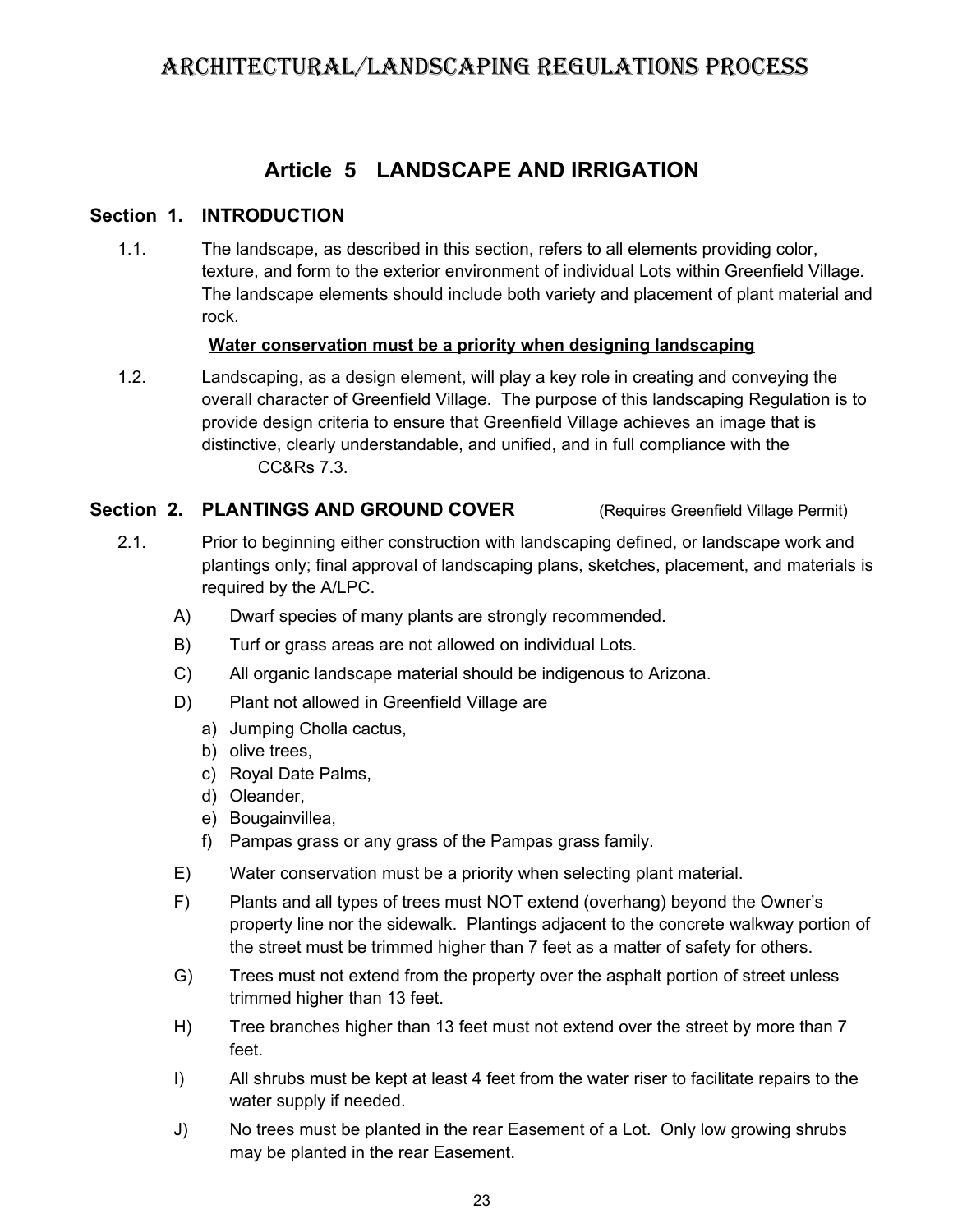- K) Electric meters: SRP requires a 36-inch clearance in front and behind the electrical pedestal for service access and as required by SRP.
- L) Areas of Lot which do not contain plants must have gravel or rock 2 inches deep, with minimum size of rock  $\frac{3}{4}$  of an inch. All open Lots with or without RVs must have landscape rock on complete Lot, including area under the RV.
- M) All materials, organic or inorganic, placed within Setback areas are done so at the sole risk of the Owner.
- N) All plantings must be contained within the property lines and not infringe on any other Lot or any street or sidewalk. Owners must make certain plantings are kept trimmed to be contained within Lot boundaries year-round.
- O) Thirty days after written notice to the Lot Owner, the Board of Directors, through the General Manager, reserves the right to effect trimming and general maintenance of any landscaping, at the expense of the Lot Owner, if the trees and plantings:
	- a) extend beyond or over any other Lot Owner's property lines/wall or the street, and/or,
	- b) present a general appearance concern, and/or,
	- c) violate Regulations above.
- P) For safety of all residents, all corner Lots within the Resort must afford a clear view of all cross traffic. Shrubs within 14 feet of the adjacent intersection must be kept below the maximum height of 32 inches measured from street level. This is the same maximum height required for block walls. Any trees within these same areas need to be trimmed up from the ground to a height of 5 feet so there will be an unobstructed view of the cross street. The Resort reserves the right to bring any trees and shrubs on a corner Lot into compliance at the expense of the Lot Owner.
- 2.2. Lots must always have landscaping control. Remember, plants and trees grow twelve months a year. It is the Owner's responsibility whether he is in residency or not to maintain the plants and trees. (See CC&Rs, Sec. 6.7 & 7.3) This includes trimming and picking up leaves.
- 2.3. To help, not resolve, potential Owner liability concerns, management must partially prune any trees, cactus, or other plantings that may:
	- a) cause injury, particularly eye-level injury, to walking residents,
	- b) damage the sides or roof of RV units traveling the private streets of Greenfield Village or,
	- c) cause safety concerns. This corrective action (limited) would be provided at the expense of the Lot Owner. For the three reasons stated here, the Owner may not be given advanced notice.
- 2.4. To maintain the pristine appearance of the Resort, permission to remove palm trees will be denied except for tree health or safety issues.

#### **Section 3. DRIP SYSTEM Section 3. DRIP SYSTEM CONSERVING A CONSERVING (Requires Greenfield Village Permit)**

<span id="page-27-0"></span>3.1. The A/LPC may be of assistance to an Owner in design of the irrigation system for landscaping.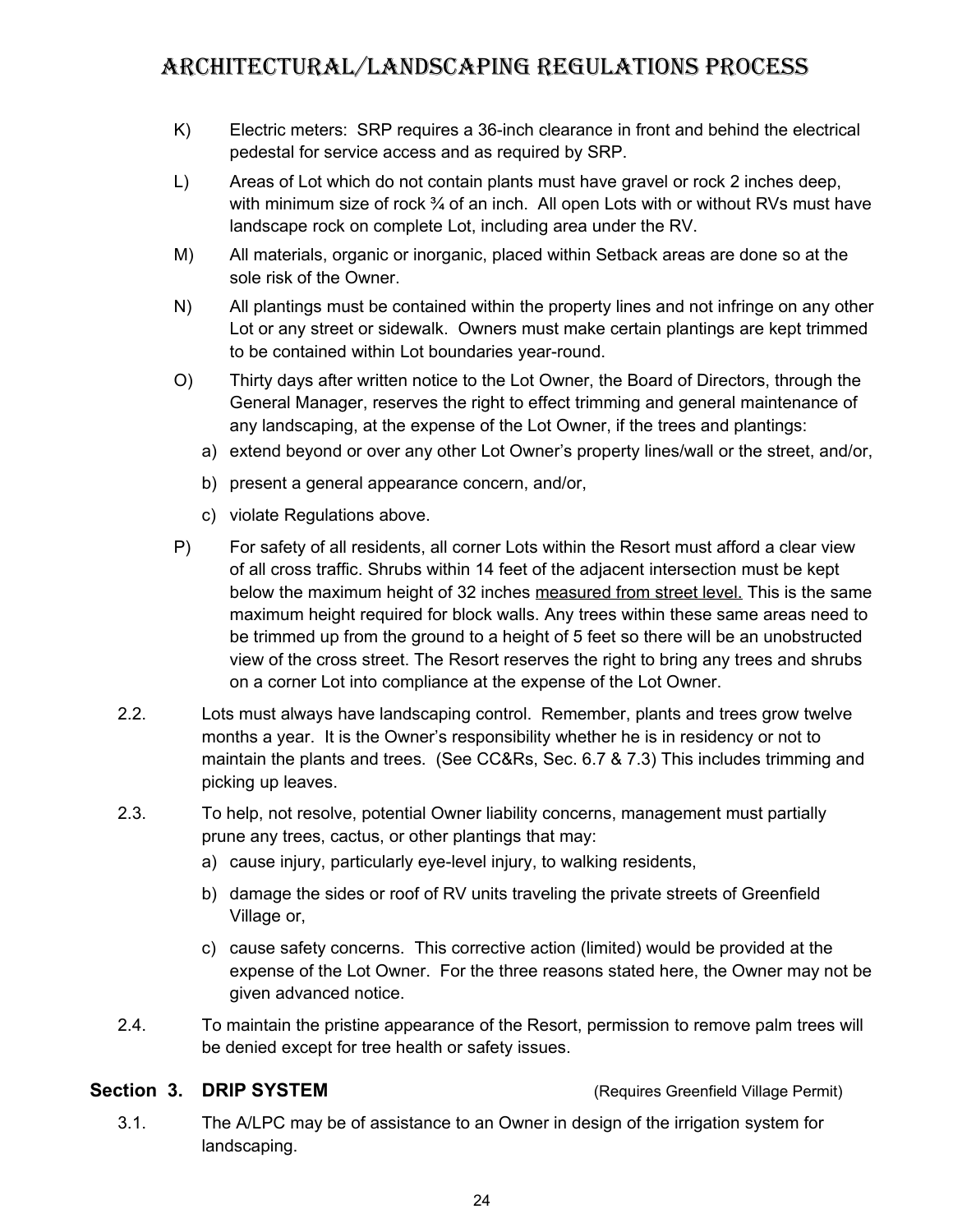- 3.2. The water line to the drip system must be attached above the gate valve. The drip system must not be attached to the "street tree" irrigation system. The street irrigation has been disabled, and the pipes were never removed.
- 3.3. All irrigation systems must have an anti-siphon valve (back flow valve) between the valve and the drip or sprinkler heads (usually installed just after the electric valve). If more than one irrigation system is installed, then each line will require an anti-siphon valve. It must be placed 12 inches above any sprinkler or drip system riser. There must also be an anti-siphon valve placed onto each outside water faucet.
- 3.4. All irrigation systems on a Lot must be the Owner's own system. All irrigation systems must require a timer if the system is left on while the Owner is away and must be properly set to conserve water. The timer for the water system must be accessible to maintenance or the caretaker. If placed inside the Shed, the Owner should notify the office where a key is available, so the timer may be adjusted if necessary.
- 3.5. As it may affect the safety, well-being, and general benefit of all Greenfield Village residents, the Board of Directors reserves the right to restrict or prohibit watering or other water uses based on unpredictable or uncontrollable water shortages.
- 3.6. Neither the maintenance staff, General Manager, A/LPC, nor the Board of Directors can be held responsible for any loss of organic landscape materials due to wind, a lack of or too much rainfall, or to a restrictive action required by a recognized authority of the city/county/state.
- 3.7. Please check time settings carefully on irrigation timers to avoid over-watering and flooding of the streets. Excess water damages the sub-strata under asphalt and causes undue damage over time to our streets.

#### **Section 4. TRELLIS AND LATTICEWORK** (Requires Greenfield Village Permit)

<span id="page-28-3"></span>4.1. Trellises/Latticework on any Easement or on any interior Walls must not be allowed. Perimeter walls may have approved Trellises against the exterior Walls. The Trellis will not exceed the height of the exterior Wall on a perimeter Lot.

#### **Section 5. LANDSCAPE LIGHTING** (Requires Greenfield Village Permit)

<span id="page-28-2"></span>5.1. Lighting of the landscape is allowed for safety and design purposes. If accent lights are used, they must be low voltages and UL approved for outdoor use. Standard lights or floodlights must be directed away from neighboring property.

### **Section 6. FIRE PITS, BARBECUE, AND HOT TUBS**

- <span id="page-28-1"></span>6.1. Wood or wood product fires are not allowed inside or outside.
- 6.2. All outdoor cooking equipment must be portable.
- <span id="page-28-0"></span>6.3. Hot tubs or spas are prohibited on an individual Lot (both indoor and outdoor). Exception: an indoor whirlpool bathtub.

### **Section 7. LOT SIGNS**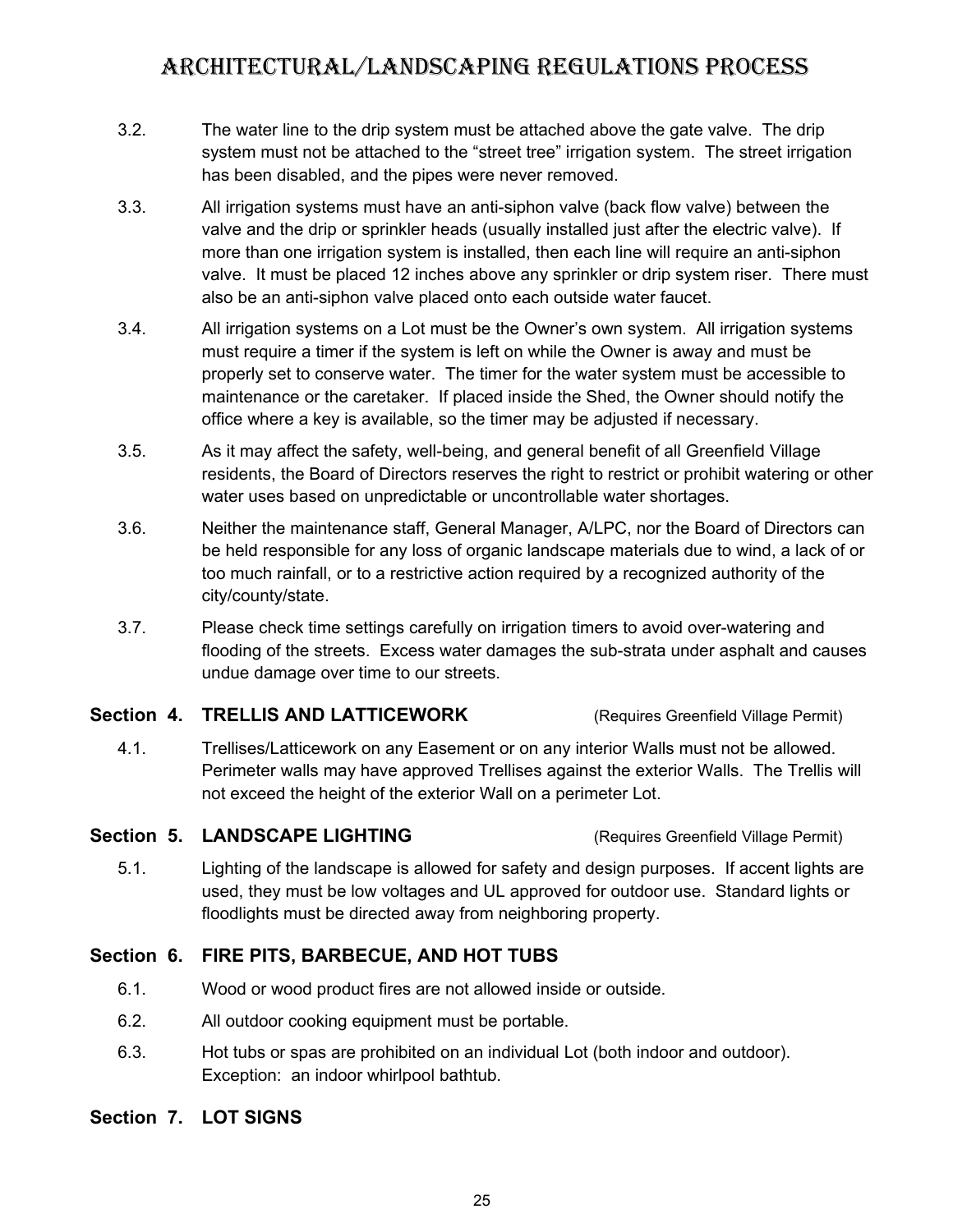- 7.1. Color and design of Lot signs were determined when Greenfield Village was developed; therefore, all Lot signs must retain the same color of sign, orange tree logo, and letters as the original signs. (Owners name is optional.) Lot signs must be kept in good, clean, and legible condition and be in plain view always.
- 7.2. Owners may have block tile numbers four inches square placed on the Wall in front of the property near the Driveway or on the front of the Park Model in place of the Lot sign. Such block numbers must always be above ground level and be kept in plain view from the street.
- 7.3. The Lot numbers must be a color that is contrasting to background surface.
- 7.4. Names are not required on Lot signs.
- 7.5. For safety reasons, Lot numbers are required and must be displayed on each Lot as a permanent fixture. Please, no summer-time removal.
- 7.6. All FOR SALE/FOR RENT signs may be procured from the Administrative Office and approved by the Resort management.
- 7.7. If FOR SALE/FOR RENT signs are returned in reusable condition as determined by management, deposit will be returned.
- 7.8. Owners may place one FOR SALE or FOR RENT on their property. The size must not exceed 18 inches by 24 inches

### <span id="page-29-1"></span><span id="page-29-0"></span>**Article 6 GREENFIELD VILLAGE BUILDING CODE REGULATIONS**

### **Section 1. CODE REGULATION Recommendations**

The following Regulation lists the construction practices to be followed for storage rooms, Sheds, Arizona Rooms and Decks.

All construction is expected to comply with City of Mesa regulations. There are requirements listed in this section that may exceed the City of Mesa regulations. Written requests and justification must be submitted to the A/LPC when deviation from these requirements is needed.

- 1.1. When building an Arizona room (a habitable room) at least 50 percent of the floor area must be 7-feet (84 inches) measured from the floor to the ceiling. The bathroom, storage, and utility is not considered habitable; space must have a ceiling height of no lower than 6-foot 8-inches (80 inches).
- 1.2. Step Maximum Step riser height is 7 ¾ inches and the minimum tread depth is 11 inches. The more ideal riser height is 7 inches or less with a tread depth of 11-inches or more. No riser or tread in a flight of Steps must exceed the smallest by more than 3/8 inch. Metal hand rails must be placed on all Steps with more than one riser. Hand rail height must not be lower than 34-inches and not higher than 38-inches from tread nose.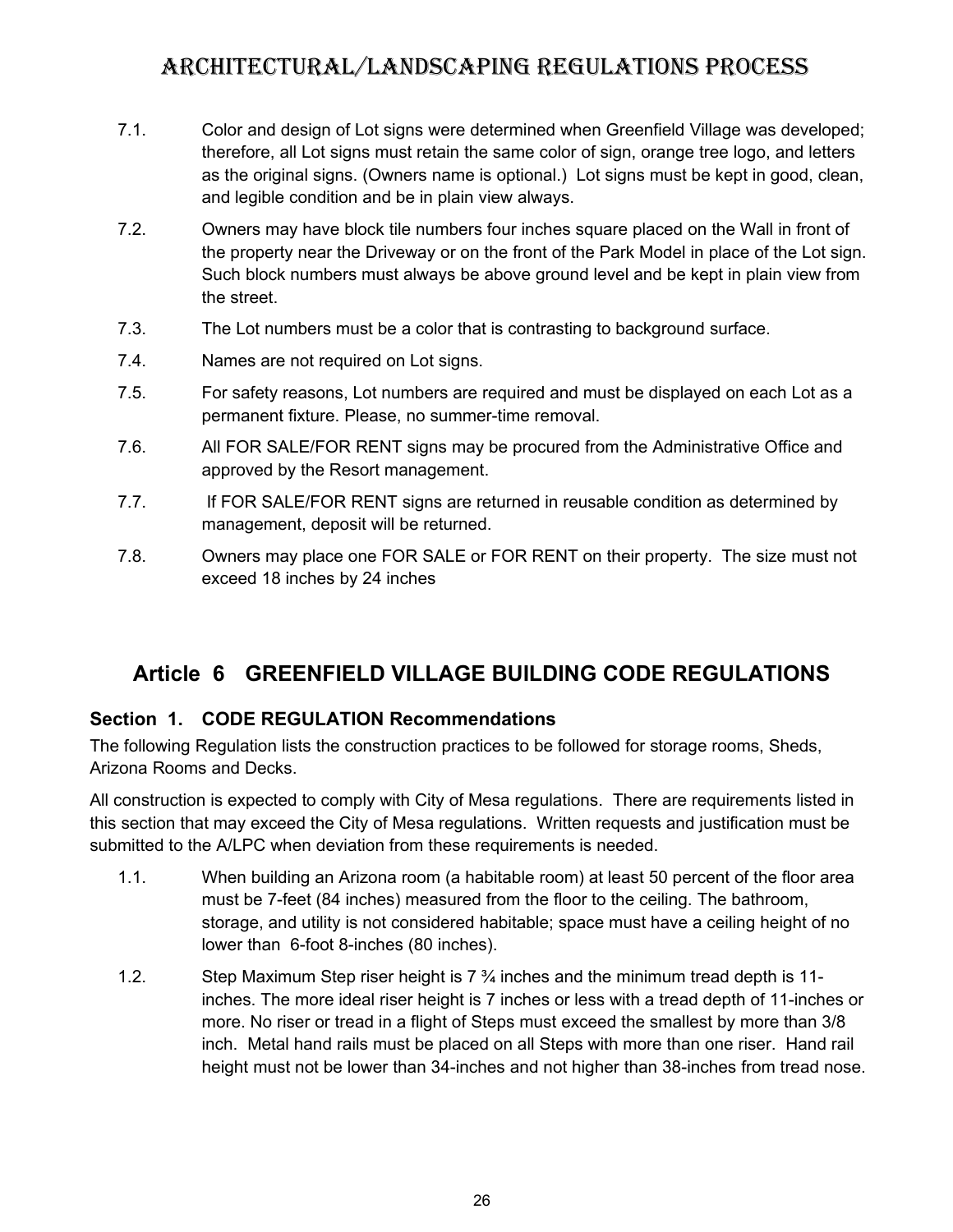- 1.3. Any Deck or Step platform that measures 30 inches or more above grade (this means any portion of the Deck) must have a railing with a minimum height of 36-inches and vertical supports 4 inches or less apart. Any Deck below 30-inches high over-all may have a railing of 30 inches or 32 inches high with vertical supports 4-inches or less apart. (City of Mesa code)
- 1.4. Decks must be constructed to slope away, about ½ inches per 8-feet, from the structure to ensure water runoff.
- 1.5. The main exterior door must have a landing that is not more than 1.5 inches lower than the door threshold. The landing must not be less than 36 inches in length, measured in the direction of travel. The landing width must be at least as wide as the door served.
- 1.6. The finished outside Wall of the Arizona Room needs to provide at least 3-inches space to the inner edge of the Awning gutter and between the back wall and Awning edge.
- 1.7. Where wood is used for framing, the wood must be Douglas fir Larch or Hem Fir #2 grade #2 or better.
- 1.8. Headers 42 inches or more must be two 2x6s with plywood or wafer board sandwich.
- 1.9. Headers up to 42 inches can be made up of two 2x4s with plywood or wafer board sandwich.
- 1.10. Headers to be nailed to a king stud each side of opening with a cripple 2x4 under each end down to windowsill and then down to floor or mudsill. On doors, a secondary stud under each end of header down to floor or mudsill is required.
- 1.11. All corners must be the 3-stud corner.
- 1.12. All exterior walls will have double 2x4 plates and be reverse overlapped at the corners.
- 1.13. All wall studs must be 16 inches on center or less.
- 1.14. All walls must have a bottom 2x4 or 2x6 plate or blocking at floor level between each stud to act as a fire break and backing for the interior walls.
- 1.15. All walls must have a double 2x4 or 2x6 top plates.
- 1.16. Floor and ceiling joist must be 16 inches on center or less.
- 1.17. Ceiling joist: 2x4s can be used to span up to 8 feet. 2x6s can be used with spans up to 18 feet. 2x8s can be used to span up to 24 feet. Load specifications for material must be included with plans when structure floor or ceiling joist is used.
- 1.18. Floor joist: 2x6s can be used to span up to 8 feet. 2x8s can be used to span up to 12 feet.
- 1.19. Flooring must be 11/16 inches plywood or better or concrete. Floor joists must be 2x6 or better.
- 1.20. Any load bearing inside wall must be supported with a pony wall.
- 1.21. All outside walls must be covered with 7/16-inch sheathing.
- 1.22. All Arizona Rooms must have a vapor barrier placed on the outside of 7/16 inches sheathing before installing siding.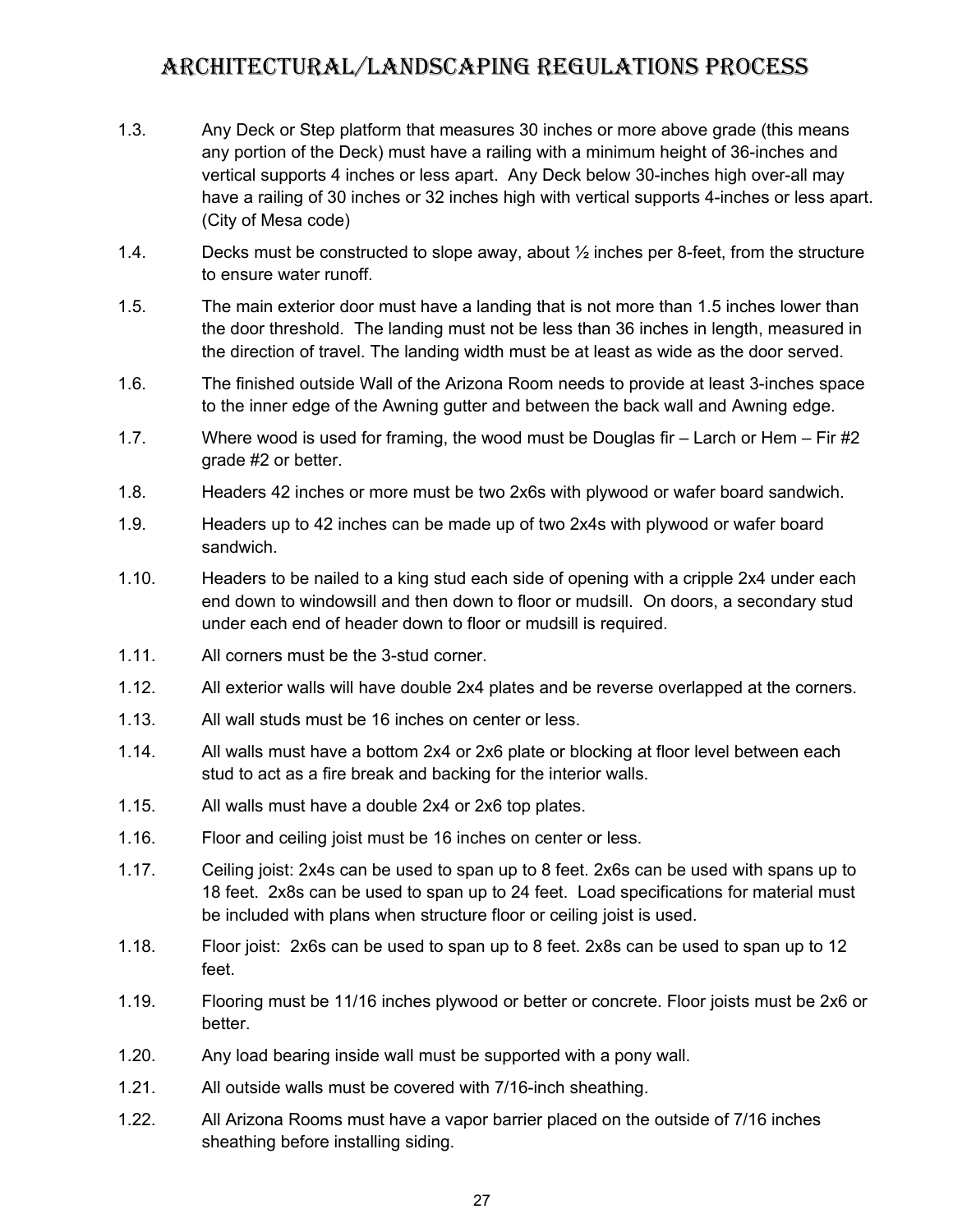- 1.23. A vapor barrier should be installed between Awning and ceiling joist. When sheathing is installed above the ceiling, 90-pound mineral surface roofing material needs to be installed in lieu of a vapor barrier.
- 1.24. All ceilings should be insulated with R-30 or better insulation.
- 1.25. The exterior walls of an Arizona Room or Shed must be framed at least 3 inches back from the inside of an Awning or Awning gutter.
- 1.26. Metal insulated roof caps are allowed over Awning pans, or over wood roofs when changing an old Park Model to a high side or Shed roof. Also, insulated Awning pans are permissible.
- 1.27. All Arizona Rooms will have a separate 2x4 all against the existing Park Model wall and no siding will be removed from the Park Model.
- 1.28. All wood in contact with the ground or concrete must be treated.
- 1.29. AII water drains for sinks and showers will be 2 inches with 1 1/2 inches vent or more. All 3 inches drains will have a 2 inches vent (used on washer and commode drains). All plumbing and electrical construction requires a City of Mesa Permit.

*Note: Upon completion of your project, return the pink Building Permit Card to the Administrative Office and a final inspection will be made. If approved, the Committee will sign off as OK, and deposit will be refunded.*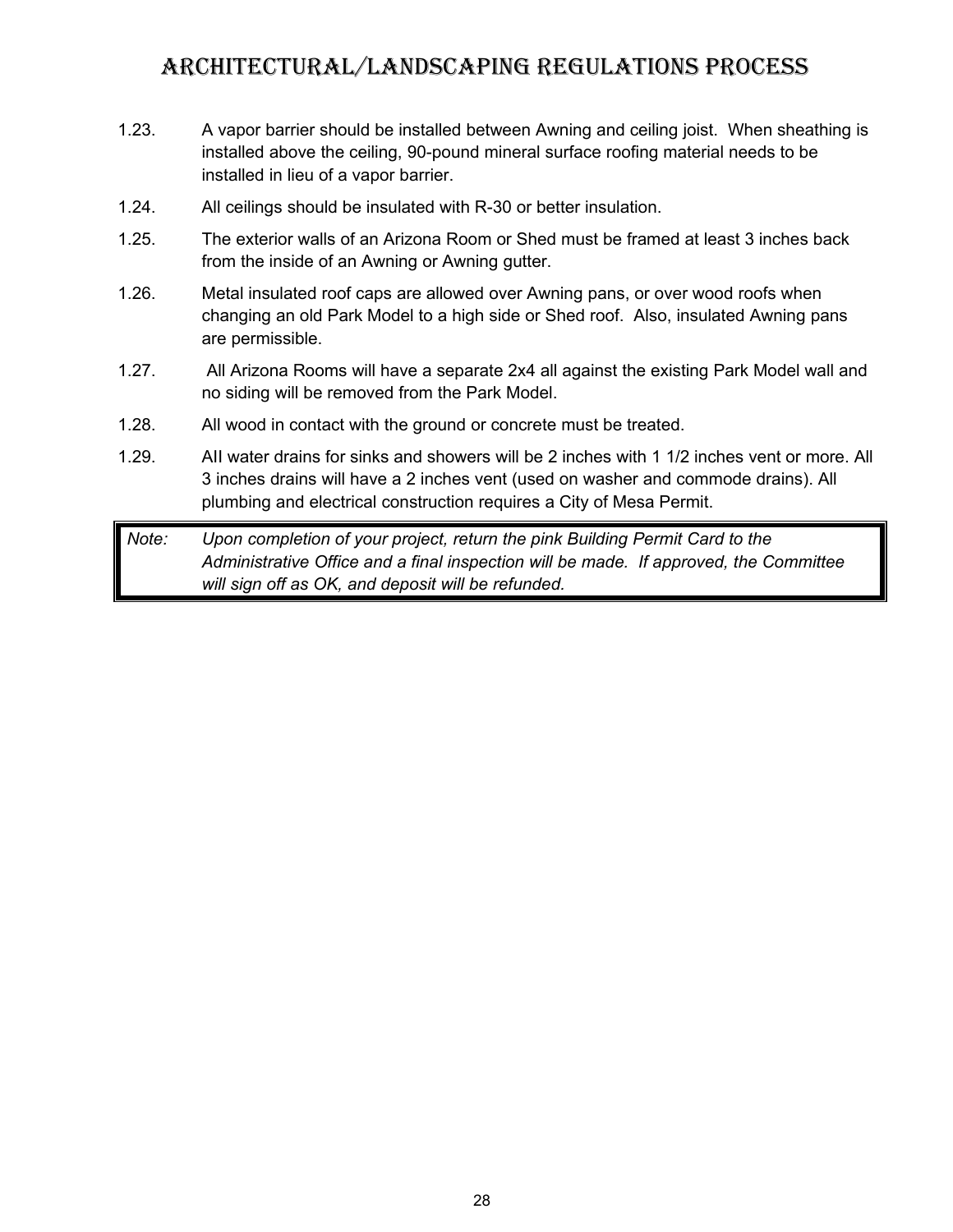#### **Section 2. BUILDING PERMIT/BUILDING CODE**

- <span id="page-32-0"></span>2.1. Should there be a violation, on any Lot within Greenfield Village, of the Building Permit/Building Code rules and Regulations established by the Board of Directors, the following action will be implemented:
	- A) The Lot Owner will receive a written notice detailing the violation and action required to correct the problem. A STOP WORK order will be placed on the Lot and no further work may be done on that Lot until the problem is corrected.
	- B) Correction must be initiated or a fine will be put into effect until correction is made.
	- C) After the violation is corrected, the Lot Owner will receive a written note specifying the action taken and the STOP WORK order will be removed. Copies of all correspondence will be placed in the Lot file (Administrative Office).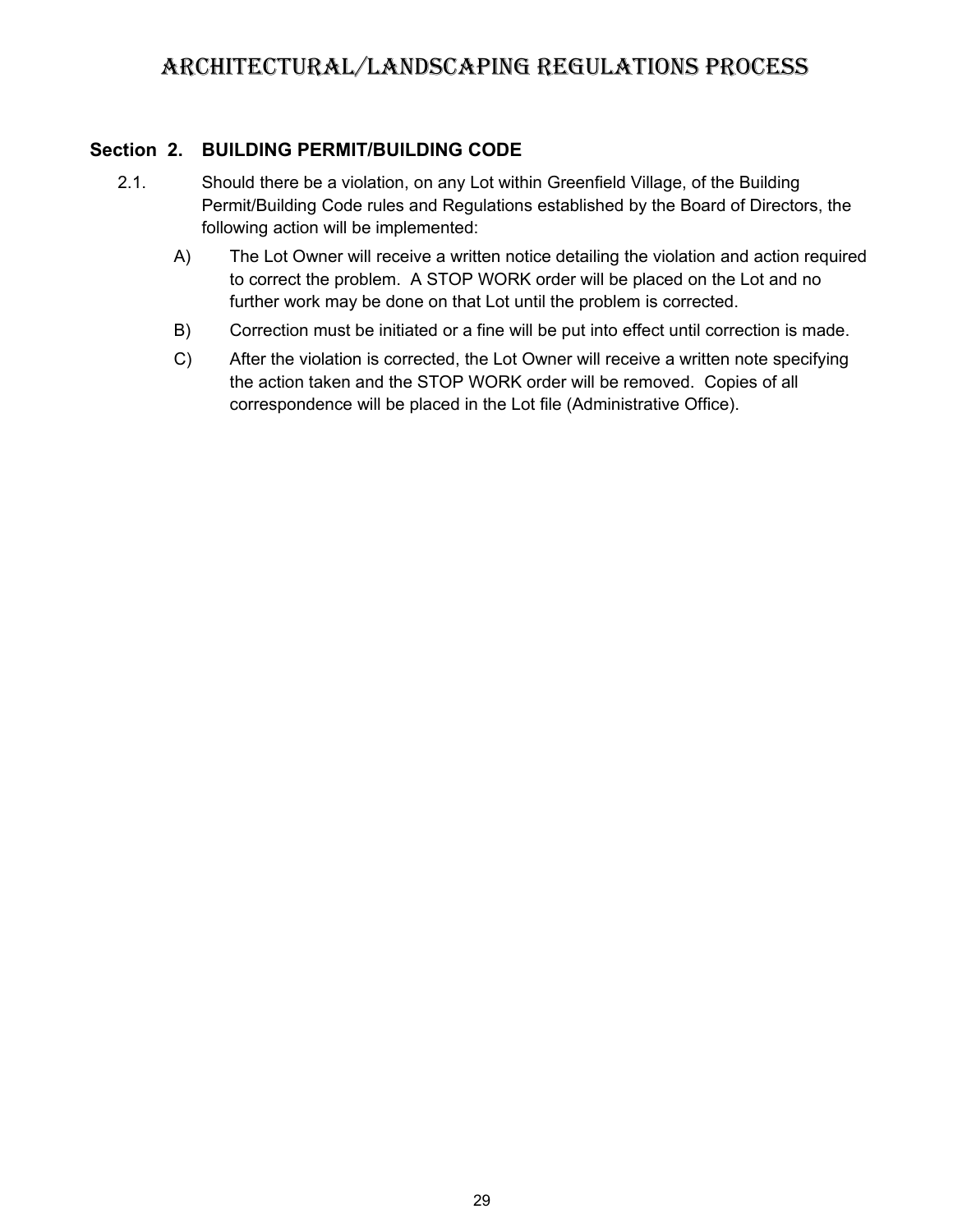### <span id="page-33-2"></span><span id="page-33-1"></span>**Article 7 PLANNING TO SELL OR PURCHASE PROPERTY**

#### **Section 1. INTRODUCTION**

- 1.1. Buying and Selling: Due to the honesty and integrity of Greenfield Village RV Resort, all properties bought and sold in the resort must have a Disclosure prepared for the property. A copy of the Disclosure must then be given to the Seller, Buyer, and the Resort General Manager before the final agreement is reached. All Violations and Appearance items listed on the Disclosure form must be taken care of by either the Seller, Buyer, or both before final purchase. If a property is sold "As Is", the disclosure document signed by the Seller and Buyer identifying these responsibilities must be given to the Resort General Manager and placed in the Lot file.
- 1.2. The purpose of the Disclosure is to identify Code Violations and Appearance problems. This disclosure procedure describes the steps required to successfully process the Disclosure Inspection Sheet..
- 1.3. The Disclosure inspection checks for compliance to Resort governing documents to include the:
	- A) Declaration of Covenants, Conditions, and Restrictions, (CC&Rs),
	- B) Architectural/Landscape Regulations Process,
	- C) Bylaws, and
	- D) Guidelines for Resort Living.
- 1.4. When an Owner wishes to prepare for property sale, they may obtain a Disclosure inspection worksheet from the Administrative Office to review Disclosure requirements. The worksheet provides a list of items typically checked during the disclosure process.
- 1.5. When the disclosure listed items can't be completed in the allotted amount of time, an extension can be requested by sending the Resort Manager a letter identifying the reason for the request and amount of additional time needed.

#### **Section 2. Overview:**

- <span id="page-33-0"></span>2.1. The Disclosure process must be initiated at the time of property sale.
- 2.2. The Seller and Buyer will be given a copy of the Disclosure. The original will remain in the office.
- 2.3. When the Seller and Buyer are represented by a Real Estate agent(s), the Real Estate agent(s) will be responsible for giving a copy to the Seller and the Buyer.
- 2.4. The Seller is the Responsible Party for completing items in the Disclosure unless the property is sold in "as is" condition, then the Buyer becomes the Responsible Party.
- 2.5. A copy of the Disclosure will remain in the property file.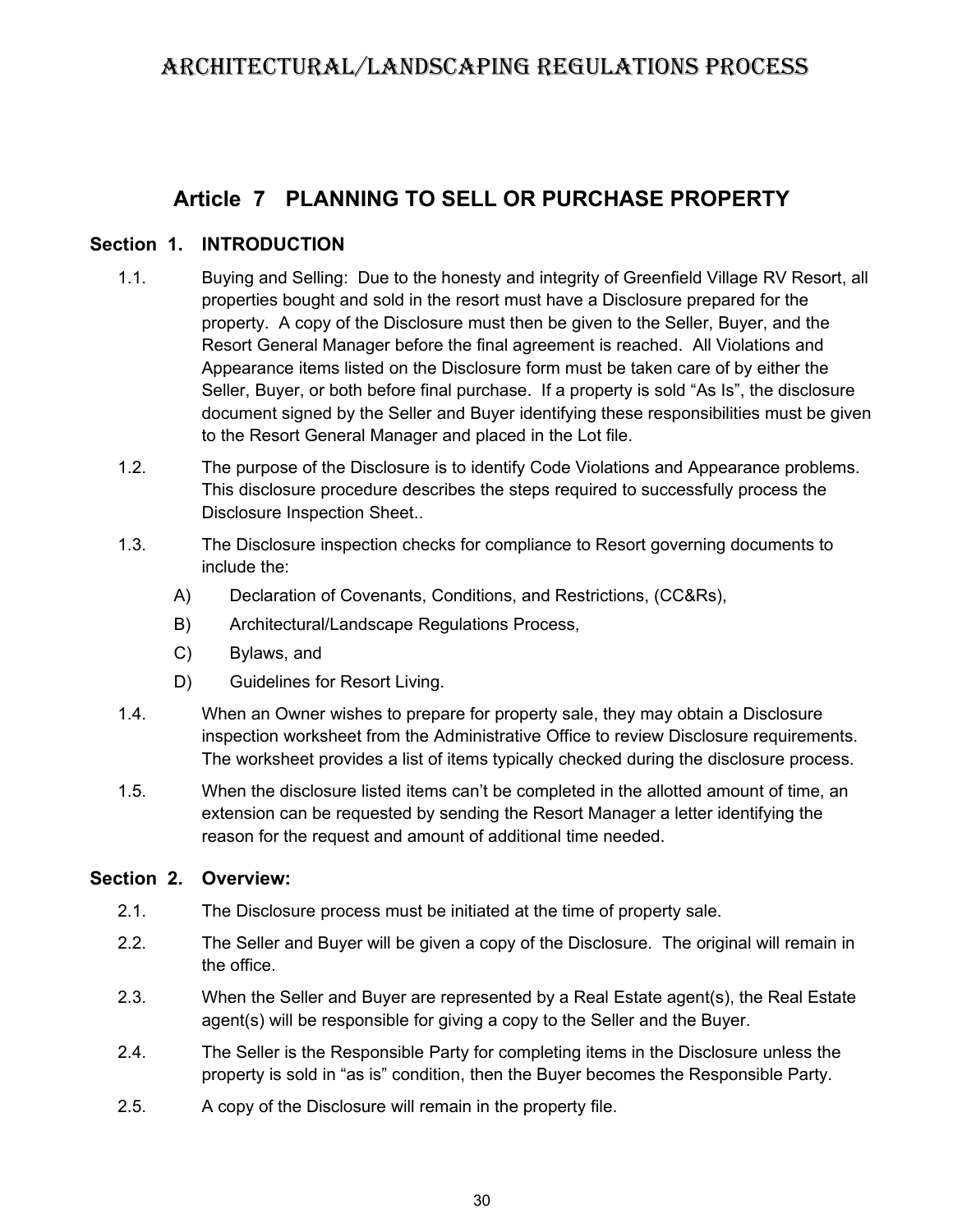2.6. The process will be tracked using the Disclosure Tracking module added to the GVR computer Resident Registration software.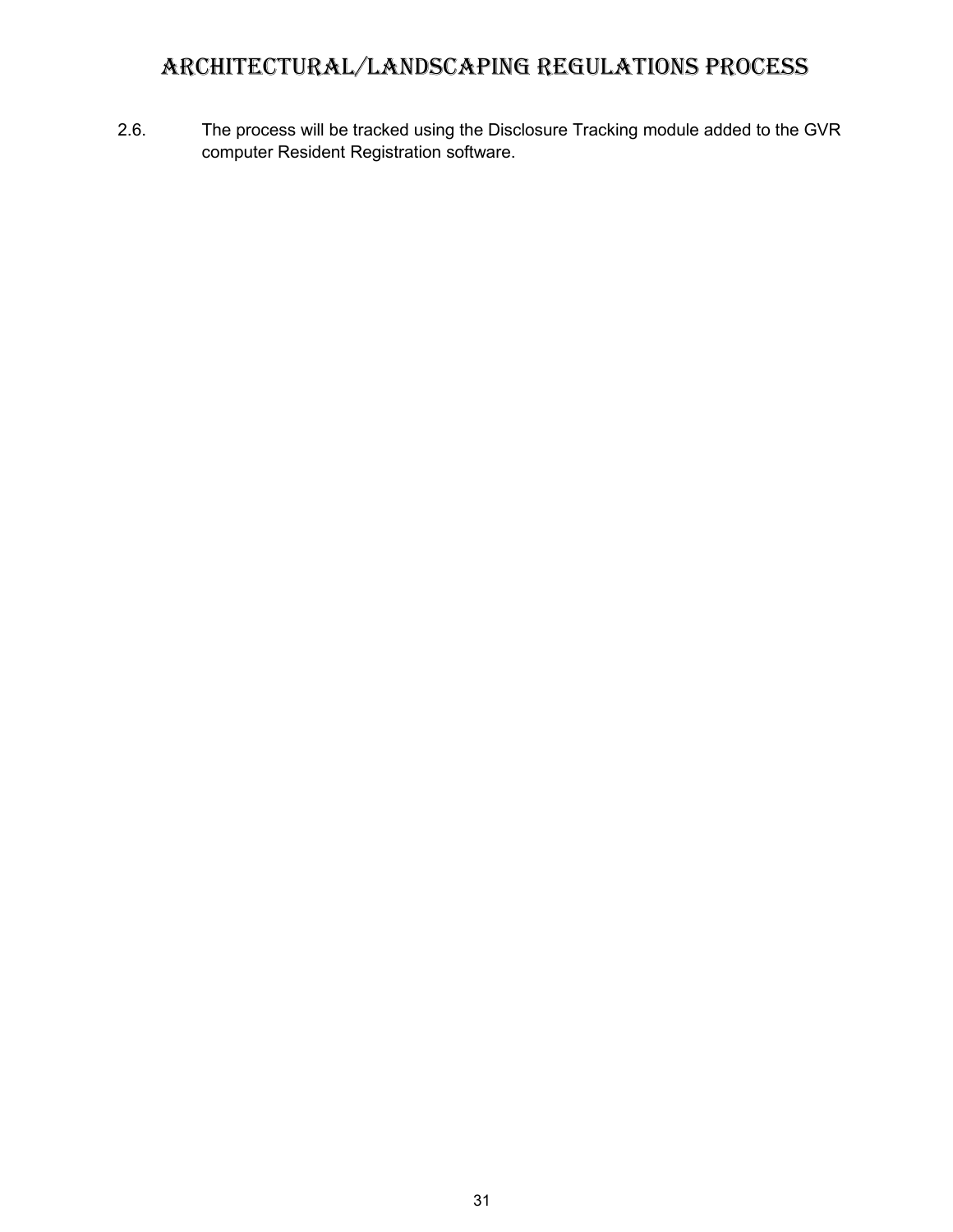### <span id="page-35-3"></span>**Article 8 VARIANCE TO THE RULES**

#### **Section 1. INTRODUCTION**

- <span id="page-35-2"></span>1.1. Greenfield Village RV Resort has Articles of Incorporation, Bylaws, and CC&Rs which are determined by the Association members and can be changed only by them. Rules and Regulations, however, are developed by the Board of Directors to answer most of the day-to-day questions and to allow a comfortable, orderly, and informal Resort lifestyle. Every now and then, there is a legitimate need to vary from these Architectural/ Landscaping Design Regulations. For this reason, a procedure is in place to request a "variance approval".
- 1.2. A request form may be obtained from the Greenfield Village Administrative Office. Before processing it, however, Owners are urged to discuss their concern with the General Manager. This may help clarify whether a Board of Directors request is necessary.
- 1.3. Consideration of a Variance Request is a very significant and important Board of Directors activity, since each approval of change has a cumulative effect on our community. Since a Variance Request is a serious matter, it will require consideration by the Board of Directors at a duly constituted public meeting and agreement by at least majority of the Board of Directors on the final disposition.

*Note: The Federal Housing Act prohibits discrimination based on age or familial status except where qualified under the "housing for older persons" exemption for 55 plus communities. Greenfield Village is a 55 Plus Community and complies with all Regulations required by HUD in connection with "housing for older persons".*

#### **Section 2. THE REQUEST**

- <span id="page-35-0"></span>2.1. A completed Variance Request form is a written statement asking to change, modify, or differently interpret a portion of the Design Regulations. A Variance Request would not be applicable to the Articles of Incorporation, the Bylaws, or the CC&Rs, since these require membership approval to change.
- 2.2. Regarding the Design Regulations, many of the statements were taken directly from the CC&Rs and amplified or summarized. In an order of priority, the wording and interpretation of the CC&Rs must be considered first and must be regarded as more significant than the wording within a publication of rules and Regulations.

### **Section 3. THE PROCESS**

- <span id="page-35-1"></span>3.1. When first concerned about any Architectural/Landscaping Design Regulation, be sure to discuss it with the General Manager. The question may find meaningful resolution in an informal manner.
- 3.2. If the process does continue a more formal basis, understand that: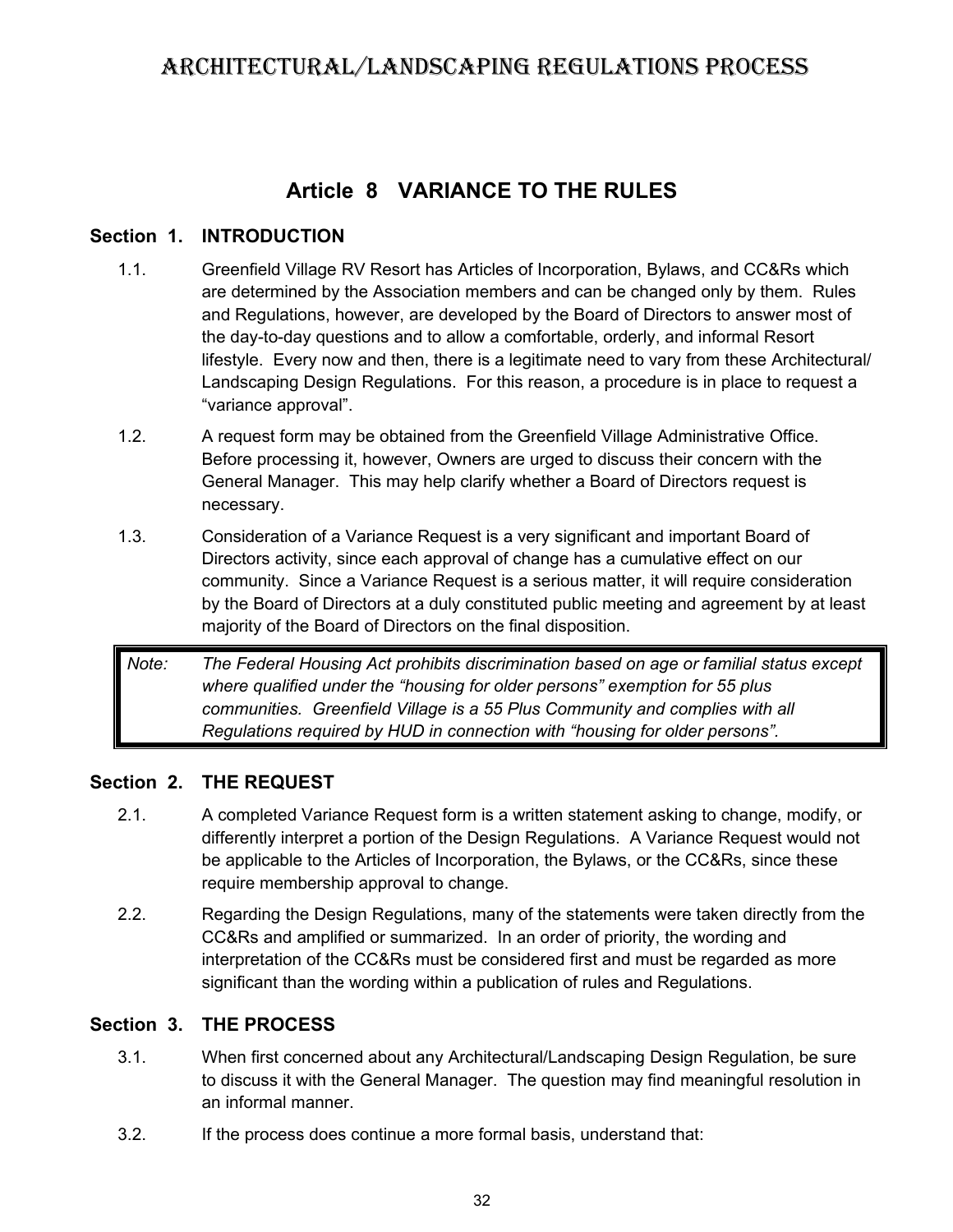- A) A Variance Request must be submitted by the Owner of a Lot benefiting from the request. If a renter wants a variance, the written request to the Administrative Office requires the signature of the Owner and the verbal approval of the Lot Owner to confirm the Lot Owner's same understanding of the tenant request and final wording.
- B) A Variance Request must a) identify the Regulation in question, b) specify the change needed, and c) identify the reason for the needed change.
- C) The Owner requesting the variance a) must be informed when the request will be placed on the Board of Directors agenda, and b) must be invited to the Board of Directors meeting to answer Board of Directors members' questions. There will be no requirement to verbally summarize anything since the written request should be enough for the presentation.
- D) A Variance Request must be submitted early enough to be on the agenda of the next Board of Directors meeting. The Board of Directors may also want to further study the matter. If so, the request will be on the agenda of the next regular meeting of the Board of Directors.
- E) The decision of the Board of Directors is final. The General Manager will be assigned to oversee any follow-up or timelines as may be specified.
- F) If more than one Owner has a similar concern, each will make a separate request for individual reasons. Group requests for variance will not be accepted.
- G) Variance approvals often specify different timeliness, i.e.
	- a) For basic issues (construction, landscaping, other), the variance approval may be permanently granted or approved for a certain number of days.
	- b) For attachment issues (skirting, initiating construction, other), the variance approval will not be more than 99 days.
- H) Board of Directors action regarding a variance request will be recorded on the application form and filed with the official record of the Association. Note that "Disapproval" is also an action to be filed.
- 3.3. The General Manager is not authorized to allow a variance to the Regulations. It is the role of the General Manager to assure compliance with all Regulations unless a variance is granted in writing by majority of the Board of Directors in open session.

### **Section 4. THE ACTION**

- <span id="page-36-0"></span>4.1. After review and consideration of the Variance Request by the Board of Directors as a whole, the authorizing action or disapproval will require agreement by majority of the Board of Directors members.
- 4.2. Unless a particularly unusual response is needed, the Board of Directors will select one of the following six actions:
	- A) \_\_\_\_\_\_\_\_ Disapproved
	- B) \_\_\_\_\_\_\_ Approved for the next days (ending \_\_\_\_\_\_\_\_\_\_\_\_\_\_\_\_\_\_\_\_\_\_\_\_\_)
	- C) \_\_\_\_\_\_\_\_\_\_\_ Approved for no more than one year (approved until \_\_\_\_\_\_\_\_\_\_\_\_\_\_